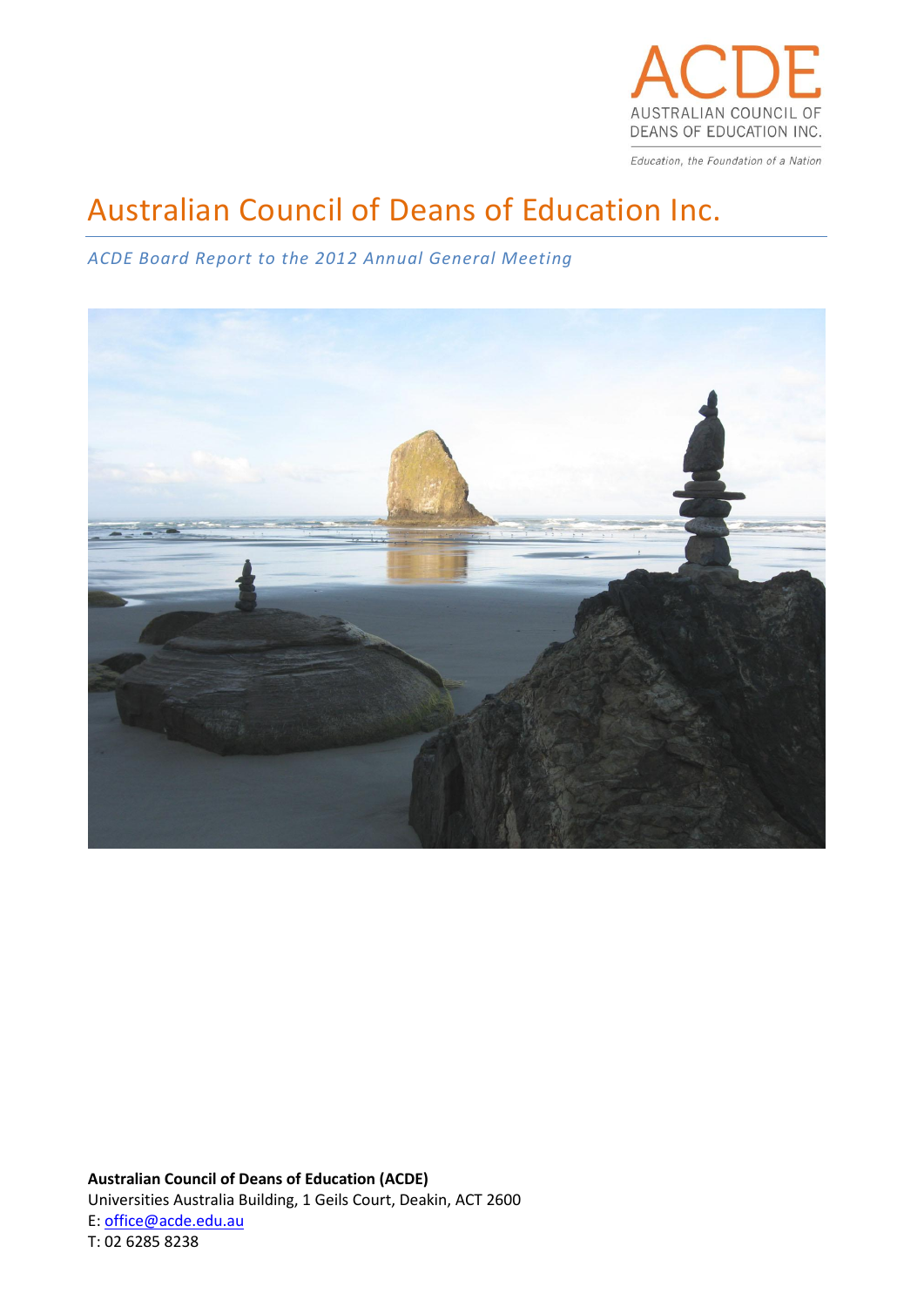# **Contents**

| Progress on the ACDE Priorities for 2011/12 (as suggested by the Annual Conference 2011 and       |  |
|---------------------------------------------------------------------------------------------------|--|
|                                                                                                   |  |
|                                                                                                   |  |
|                                                                                                   |  |
|                                                                                                   |  |
| Reports: President, Secretary Treasurer, Executive Officer, State & Territory Representatives 13  |  |
|                                                                                                   |  |
|                                                                                                   |  |
|                                                                                                   |  |
|                                                                                                   |  |
|                                                                                                   |  |
|                                                                                                   |  |
|                                                                                                   |  |
|                                                                                                   |  |
|                                                                                                   |  |
|                                                                                                   |  |
|                                                                                                   |  |
|                                                                                                   |  |
|                                                                                                   |  |
|                                                                                                   |  |
|                                                                                                   |  |
|                                                                                                   |  |
| Developing a Framework for Teaching and Learning Standards in Australian Higher Education and the |  |
|                                                                                                   |  |
|                                                                                                   |  |
|                                                                                                   |  |
|                                                                                                   |  |
|                                                                                                   |  |
|                                                                                                   |  |
|                                                                                                   |  |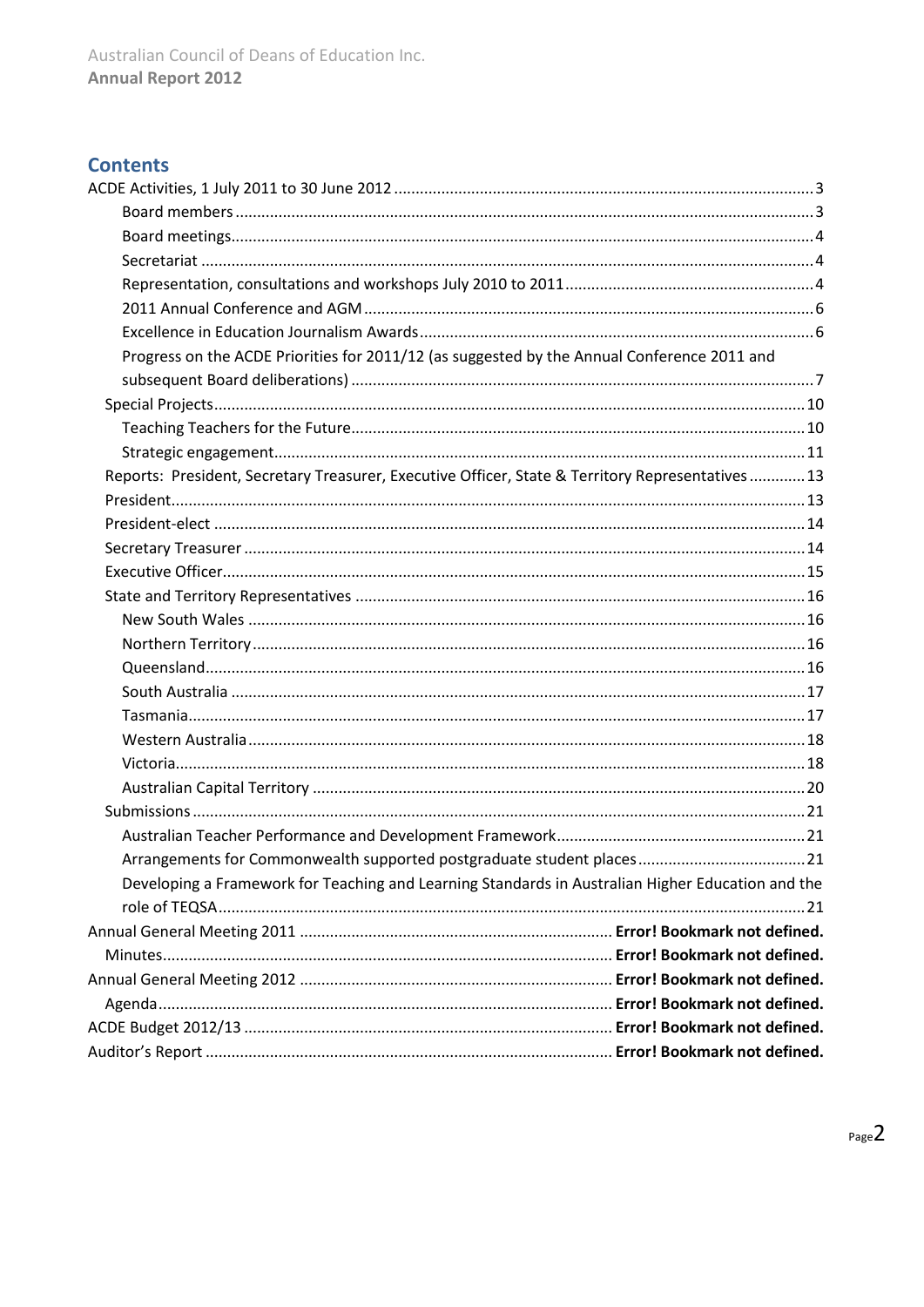# <span id="page-2-0"></span>**ACDE Activities, 1 July 2011 to 30 June 2012**

The ACDE Constitution [section 15.5 (b) (iv)], and the ACT legislation under which the ACDE is incorporated, require that a report be made to the AGM, specifying the members of the Board and the principal activities of the Board during the last financial year. More detail about specific matters is provided in other reports to the AGM.

#### <span id="page-2-1"></span>**Board members**

#### **President**

Professor Toni Downes

#### **President-elect**

Professor Brenda Cherednichenko (from 17 October 2011)

#### **Secretary Treasurer**

Paul Chandler (until 17 October 2011) Professor Peter Kell (from 17 October 2011)

#### **New South Wales**

Professor Steve Wilson Professor Peter Aubusson (from 16 July 2012)

#### **Australian Capital Territory**

Professor Geoffrey Riordan

#### **Queensland**

Professor Wendy Patton

#### **Northern Territory**

Professor Peter Kell

#### **Western Australia**

Associate Professor Judy MacCallum

#### **South Australia**

Professor Tania Aspland

#### **Victoria**

Professor Diane Mayer

Professor Kristina Love (from 19 September 2011)

#### **Tasmania**

Professor Ian Hay

#### **Appointed Member Research**

Professor Peter Goodyear

#### **Appointed Member Teaching & Learning**

Professor Diane Mayer (from 19 September 2011)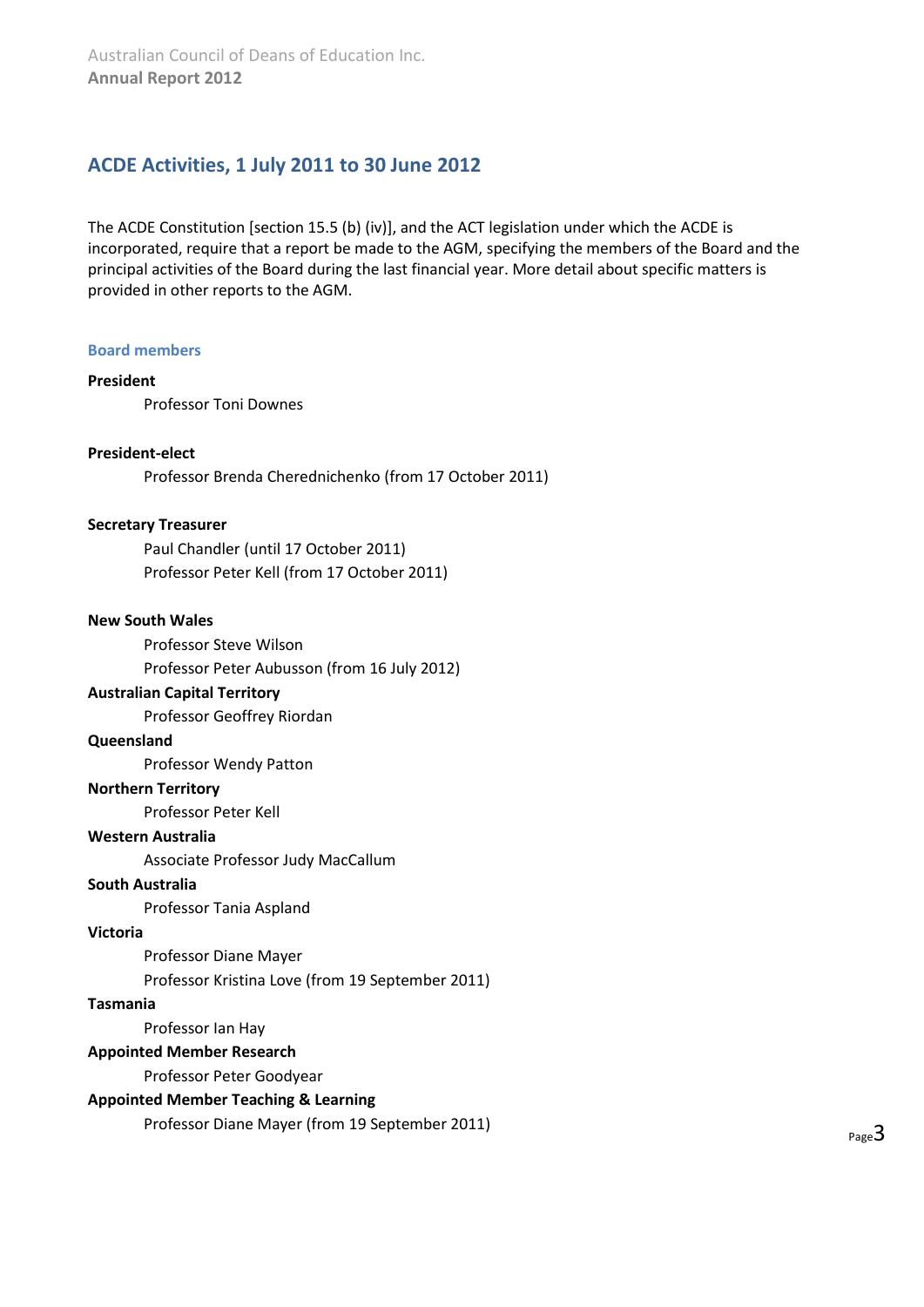Australian Council of Deans of Education Inc. **Annual Report 2012**

#### <span id="page-3-0"></span>**Board meetings**

The ACDE Board has held the following meetings from 1 July 2011 to 30 June 2012:

- 8 August 2011
- 26 September 2011
- 17 October 2011 (AGM)
- 2 December 2011
- 17 March 2012

Minutes, and all reports and other documents that are tabled at Board meetings, are kept on file at the ACDE Secretariat Office at 1 Geils Place Deakin ACT 2600. Minutes and some other documents are available electronically from the Secretariat office.

#### <span id="page-3-1"></span>**Secretariat**

- Executive Officer (30 hours per week): Helen Kenneally
- Project/Policy Officer (35 hours per week): Gareth Patterson
- Public Officer: Barbara Preston

#### <span id="page-3-2"></span>**Representation, consultations and workshops July 2010 to 2011**

ACDE committee membership and representatives have engaged in several important and timely discussions pursuant to Council objectives:

#### *ACDE Projects*

#### 1. **Discipline Scholar Steering Committee**

Professor Brenda Cherednichenko; Professor Lorraine Ling; Associate Professor Helen Huntly; Dr Greg Heath; Ms Helen Kenneally and Ms Rhonda Jewell

#### 2. **Discipline Reference Group**

Professor Brenda Cherednichenko; Professor Lorraine Ling; Associate Professor Helen Huntly; Professor Bob Conway; Dr Erica Smith; Associate Professor Michelle Simons and Dr Peter Beamish

#### 3. **TTF Steering Committee**

Professor Toni Downes; Professor Geoff Romeo; Associate Professor Margaret Lloyd; Professor Susanne Gannon; Associate Professor Paul Newhouse; Mr Bruce White; Ms Helen Kenneally and Mr Gareth Patterson

#### 4. **Progressing Graduate Teacher Standards**

All Board members

#### 5. **MATSITI Project**

Professor Toni Downes and Professor Wendy Patton

#### 6. **Higher Education Base Funding Review consultations**

Professor Toni Downes, Professor Steve Wilson and Ms Helen Kenneally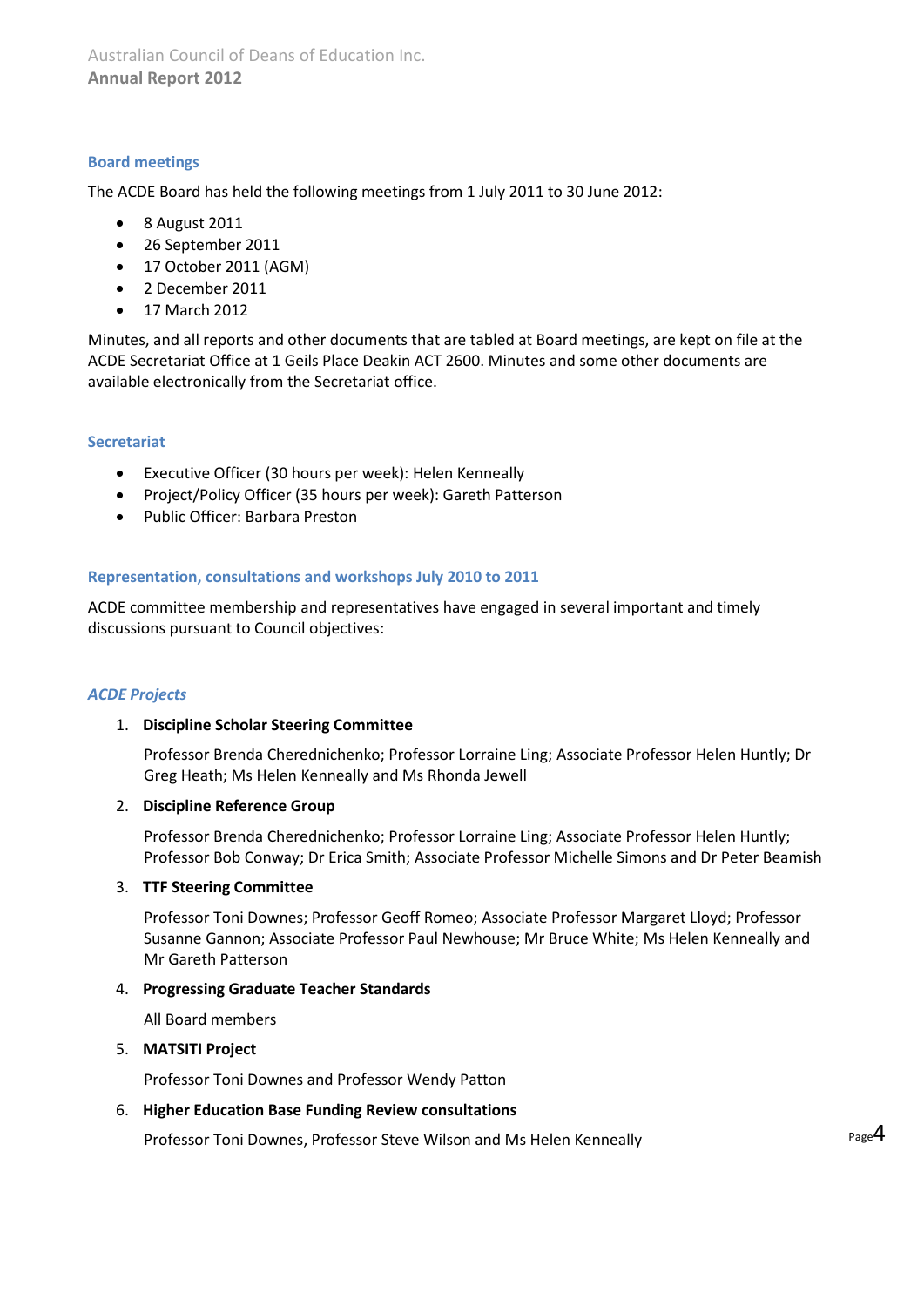#### *Other Governmental*

#### 7. **Tertiary Standards Quality Assurance committee**

Professor Marie Emmitt, Professor Toni Downes and Ms Helen Kenneally

#### 8. **National Teacher Workforce Dataset**

Professor Toni Downes, Professor Brenda Cherednichenko, Ms Barbara Preston and Ms Helen Kenneally

#### *AITSL*

#### 9. **Standards 3.1 and 3.2 Project**

Professor Brenda Cherednichenko, NADLATE and Ms Helen Kenneally

#### 10. **AITSL National Initial Teacher Education Advisory Committee (NITEAC)**

Professor Diane Mayer; Professor Rob Tierney; Professor Ian Hay; Professor Peter Kell; Associate Professor Christine Ure; Associate Professor Cheryl Sim and Professor Tania Aspland

#### 11. **AITSL Initial Teacher Education Reference Group**

Professor Diane Mayer

#### 12. **Promoting a National Professional Learning System**

Professor Toni Downes and Ms Helen Kenneally

#### 13. **AITSL Focus Group for the Profession for ITE**

Mrs Kerry Aprile; Dr Josephine Lang; Ms Christine Glass; Associate Professor Wayne Sawyer; Dr Mary Mooney and Dr Graeme Lock

#### 14. **AITSL Teacher Education Quality Assurance Committee**

Professor Marie Emmitt

#### 15. **AITSL Stakeholder Meeting**

Professor Toni Downes, Professor Diane Mayer and Professor Marie Emmitt

#### 16. **AITSL Teaching Qualifications Advisory Panel meeting**

Dr Josephine Lang

#### *International liaison*

#### 17. **Asia Education Foundation**

Professor Bob Conway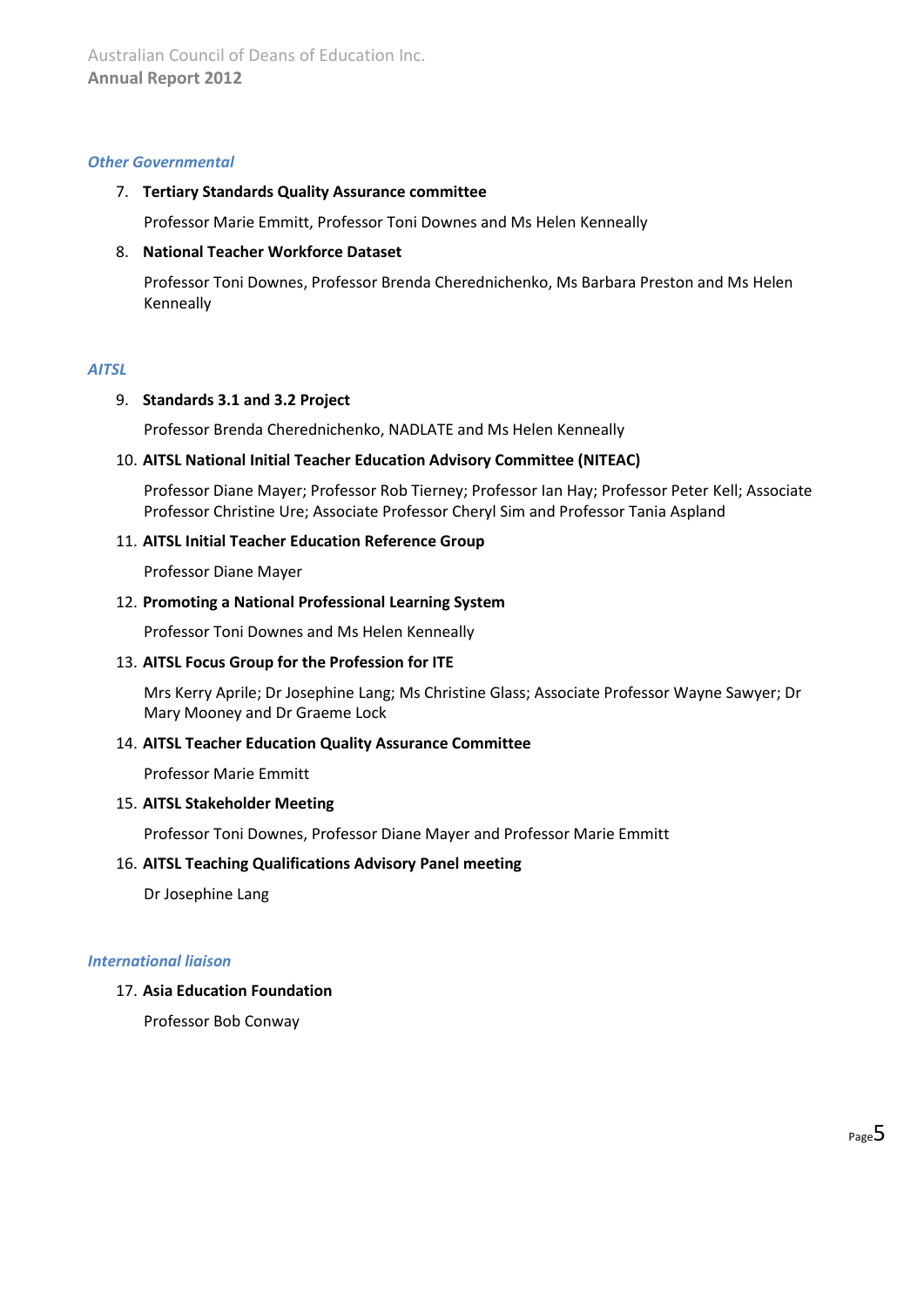#### <span id="page-5-0"></span>**2011 Annual Conference and AGM**

The 2011 event was held at the Aerial Conference Centre at the University of Technology, Sydney on 17 and 18 October 2011. The conference was attended by 106 ACDE delegates including 34 NADLATE representatives and 18 ARDEN members. The conference theme of Change, Challenge and Opportunity in the Discipline of Education set the scene for a very busy agenda in 2011/12.

#### <span id="page-5-1"></span>**Excellence in Education Journalism Awards**

Each year the ACDE presents awards for Excellence in Education Journalism. ACDE appreciates the ongoing support of the Minister for Employment Education and Workplace Relations and DEEWR in making these awards possible. The 2011 the award winners were:

#### *Minister's Prize*

#### Joint Winners

*Justine Ferrari*, from "The Australian" published a series of four articles, commencing on 16 April 2011 that dealt with one of the most enduring public policy debates in our history -- public funding for nongovernment schools. The series was written to inform the general public about the complexities of the funding debate in the context of the current Gonski review of school education funding. Ferrari knows her history. She commenced the series with the Goulburn School Strike in July 1962 and covered the proceeding 50 years with a well-researched and well written investigation.

She was able to bring fresh information and insight to this issue, in particular by filling in the back story to the 2004 Howard government decision to maintain high levels of funding for non-government schools that would have been worse off under the new SES funding model - the so-called "Funding Guaranteed schools".

Quoting the then Education minister, Dr Brendan Nelson, she showed that the Howard government always intended this to be a short term measure and anticipated that this would have been resolved by 2012 with the SES model being fully applied by that stage. Non-government school funding has been a contentious issue for 50 years and Ferrari's research and detailed analysis of the issues has made a significant contribution to public understanding of this critically important education policy dilemma.

*Andrew Stevenson and Anna Patty* from *The Sydney Morning Herald* won for their two articles on the educational experiences and outcomes of Arabic students in Sydney schools.

The first article drew attention to the relatively low percentage of Arabic children attending selective public schools and also contrasted this with the academic achievements of students at Malek Fahd, a private Islamic school ranked 15th in HSC results last year.

The second article titled "Arabic students being left behind" continued the investigation of the performance of Arabic students by interviewing teachers, principals and academics about the educational attainments of Arabic children.

The articles pose serious questions about the extent to which schools understand and address the needs of Arabic children, the complexities of the interaction among culture, schools and pedagogy, and more fundamentally, the nature of Australian society and our understanding of ourselves as a modern, multicultural society.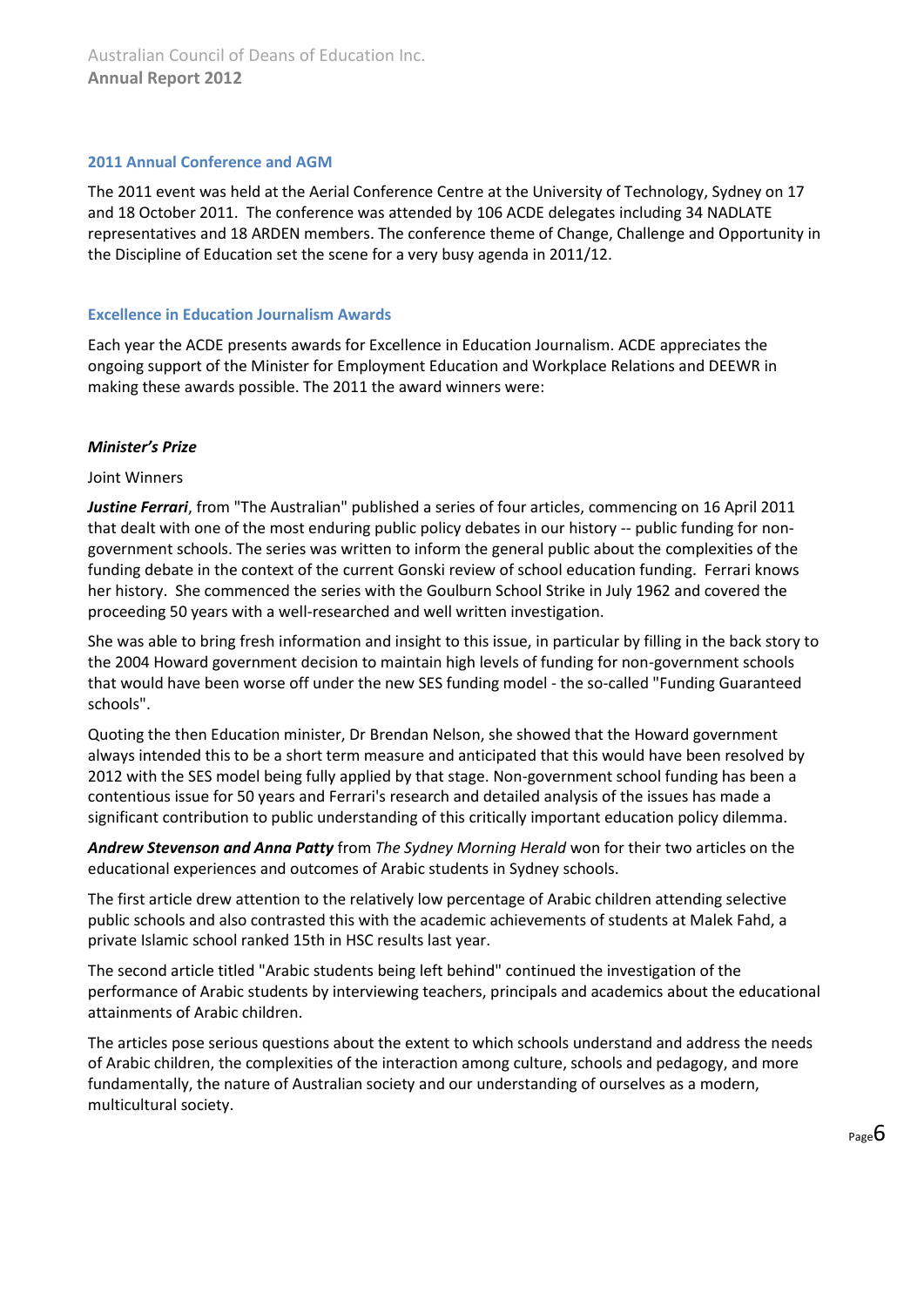#### **ACDE Award for Excellence in Education Journalism by an Early Career Researcher**

**Eleanor Bell and Ed Giles** from the ABC won for their online news special titled "Beating the Odds". They wrote "When western Sydney schoolgirl Kiesha Abrahams was reported missing on August 1, Eleanor Bell and Ed Giles went inside one such suburb, Kiesha's community of Mount Druitt, to ask locals to reveal their daily reality and to see what's being done to help children who are at risk."

Bell and Giles produced several video stories about aspects of life in Mt Druitt, including school education. They supplemented these stories with maps, data, and twitter feeds. The judges thought this was an excellent example of the "new" journalism afforded by the convergence of new media and the work is a moving and powerful contribution to the understanding of complex social issues and education.

#### **ACDE Award for Excellence in Education Journalism by a Student Journalist**

The student journalism award for 2011 goes to **Harrison Tippet and Jane Vashti Ryan** for their video story "Regional Students Missing Out" broadcast on Channel 31 on 11 May 2011. The RMIT 3rd year journalism students produced an excellent story about the problems with the Independent Youth Allowance entitlements for inner and outer regional students. They conducted interviews with National Student Association representatives, NTEU officials, and a local parliamentarian as well as residents of a small country town that straddled one these boundaries resulting in different levels of Youth Allowance entitlements depending on which side of the street that they lived on.

The story was well researched and produced and addressed a significant policy problem that is having unintended consequences on young people from regional Australia seeking to access higher education.

## <span id="page-6-0"></span>**Progress on the ACDE Priorities for 2011/12 (as suggested by the Annual Conference 2011 and subsequent Board deliberations)**

#### *More Aboriginal and Torres Strait Islander Teachers Initiative*

The MATSITI project aims to build institutional and collective commitment and capacity within and across Australia's teacher education institutions to increase the number of ATSI teaching graduates between 2013 and 2020, by improving retention, success and graduation rates of current and prospective ATSI teachereducation students.

The project is on schedule to deliver against its five core tasks:

- 1. a thorough audit of current context, practices and outcomes for ATSI Students in Australian teacher education institutions
- 2. a literature review/environmental scan/analysis of various approaches to improving retention and graduation
- 3. compiled report of factors relating to successful course completion and early career experiences as perceived by current students, recent graduates and those who have recently withdrawn from courses
- 4. institutional and sectoral networks of senior teacher-educators and other relevant institutional leaders (e.g. leaders of Indigenous Student Services, leaders of Indigenous Academic Units)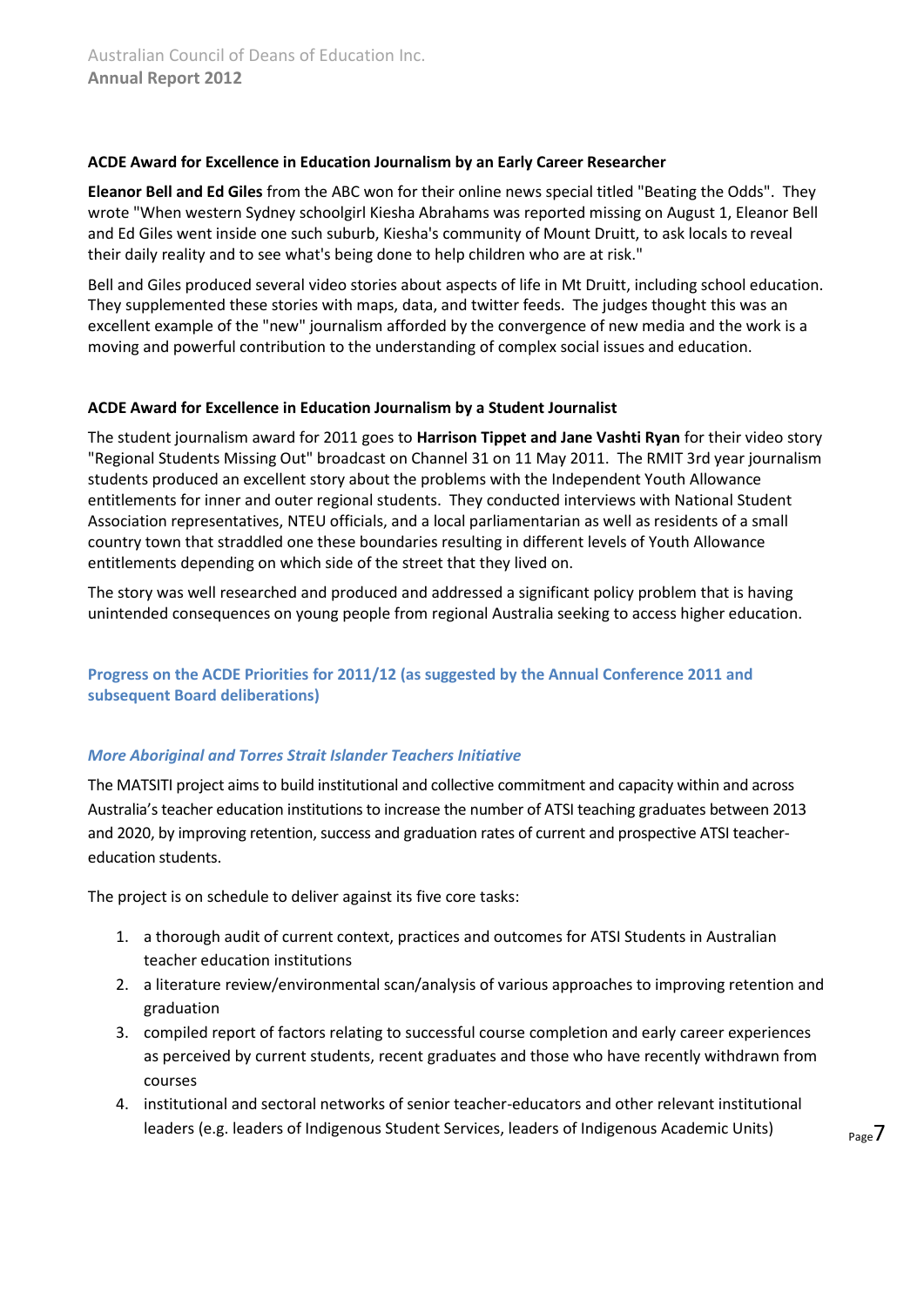5. Sets of draft institutional plans at the teacher-education level that set out short, medium and long term strategies to improve retention, success and graduation rates.

#### *AITSL project on Standards 3.1 and 3.2*

ACDE presented a final report and Framework for achieving Program Standards 3.1 and 3.2 to AITSL on 23 June 2011. This Framework demonstrates a national approach to the assessment of Program standards 3.1 and 3.2.

The Framework is proposed as a response to the Standards and incorporates all stages of development of pre-service teachers throughout their training. It assumes and encourages achievement of the Standard 3.2 prior to graduation as effective from as early as possible in a degree program. This recognises the essential nature of these levels of literacy and numeracy achievement and also the significantly higher level of achievement outlined in AQF level standards which are required at graduation from a degree.

The final report is published on the ACDE website.

#### *Working with AITSL and Accreditation of initial Teacher Education Programs*

Professor Diane Mayer, the ACDE President, President-elect and Executive Officer have forged close working links with AITSL over the past year.

The ACDE Board was concerned at the decision to exclude ACDE representation from the AITSL Board. In a letter to Minister Garrett on 16 April 2012 the ACDE President argued that a smaller Board that only represents some of the key stakeholders and some of its work fundamentally limits the capacity of the Board to engage with and complete its work effectively. The ACDE President urged the Minister to review the overall approach to the governance of AITSL. This proposal was not accepted.

In the April letter to Minister Garrett, and in letters to all Education Ministers, the ACDE President set out ACDE's position of strong and unanimous support for the AITSL national teacher education program standard of a minimum of two year initial teacher education programs. Replies supporting this stance were received from Ministers Garrett (Federal), Langbroek (QLD), Burns (NT), Constable (WA) and Piccoli (NSW). The Board remains committed to working with local jurisdictions, employing authorities and registration boards to support orientation and induction of beginning teachers to particular teaching contexts on their first appointment.

#### *Academic Standards Project*

The Bachelor Degrees in Education Threshold Learning Outcomes project followed on from the ALTC funded and ACDE sponsored project to establish Threshold Learning Outcomes (TLOs) at Masters level (AQF level 9). The project was led by Dr Greg Heath from the Faculty of Education at La Trobe University.

The TLOs have been written, in part, with a view to graduates who meet these learning outcomes also being expected to meet the registration requirements for commencing teachers. Thus they are matched closely to, and mapped across, the Graduate Teacher Standards established by AITSL ‐ *National Professional Standards for Teachers*. The AITSL Graduate Teacher Standards "make explicit the professional expectations of those graduating from initial teacher education programs."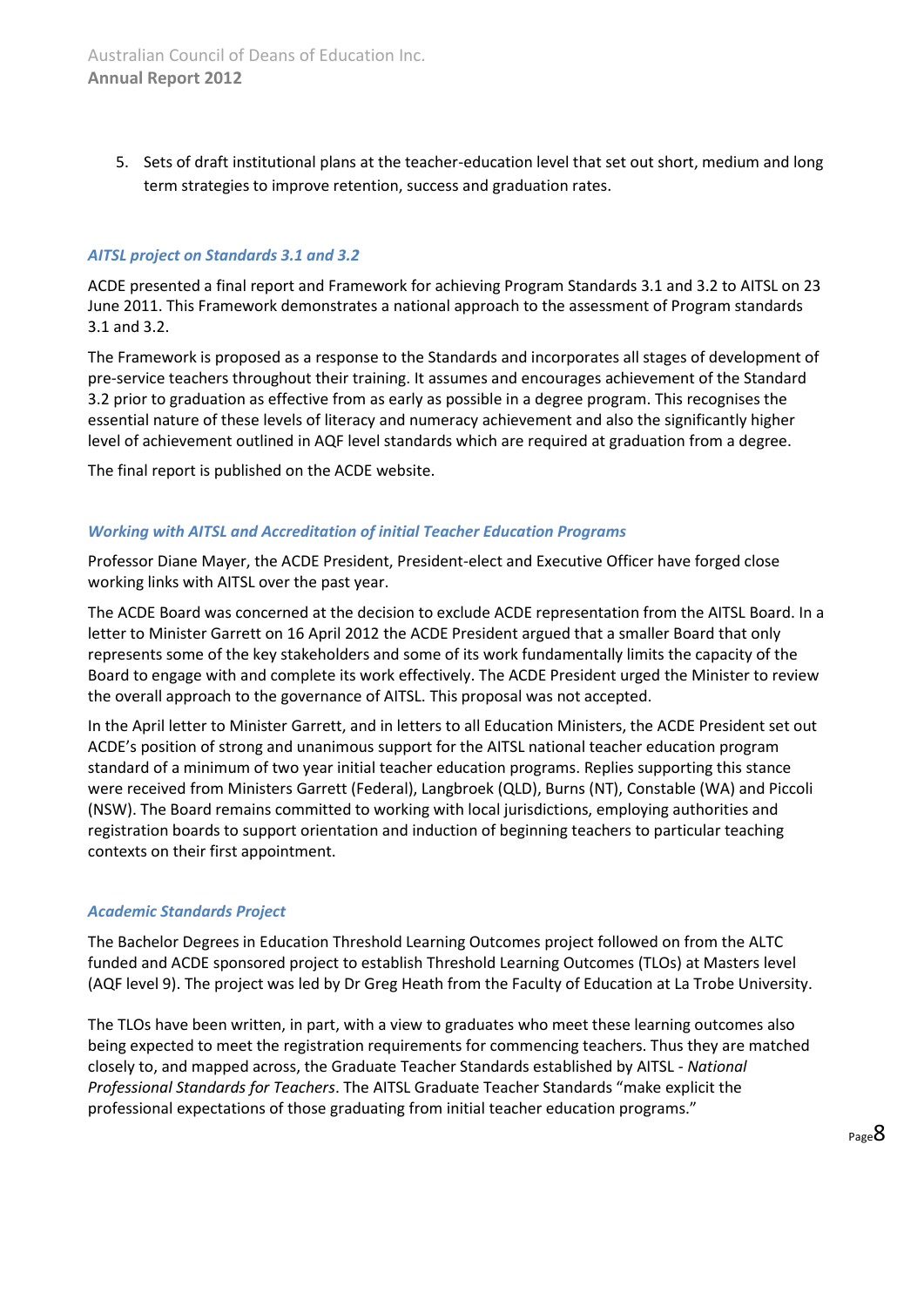These TLOs have been developed in the context of the education discipline and informed by professional practitioners and researchers. They are not Professional Standards, and do not replace or replicate Professional Standards, but specify Threshold Learning Outcomes for bachelor degrees in education.

The TLOs are also benchmarked against a number of international standards, in particular QAA Scotland, QAA England and Wales, Tuning‐Europe and the NBPTS United States.

#### *Building collaborations around research*

ACDE has continued to promote collaborations around educational research. The 2011 Annual Conference included a strand run by the Australian Research Directors of Education Network (ARDEN), with the Deans attending a session presented by the ERA Research Director.

Peter Goodyear is the Specialist Member for Research on the ACDE Board and provides a strong voice on research matters.

ACDE has provided funding of \$18,000 to support the important Strategic Capacity Building for Australian Educational Research initiative. This project is progressing well and is due to report in the lead up to the AARE Conference in December 2012.

## *Ways of Working/Constitution*

There has not been sufficient time to undertake a thorough review of the ACDE Constitution in 2011-12 but the past year has demonstrated a number of new ways of working. For instance, electing a Presidentelect at the 2011 AGM provided ACDE with a more robust leadership structure and efficient model for presidential succession. In the President-elect's report Brenda states that she intends to continue the multi-pronged leadership approach.

The success of the Teaching Teachers for the Future has also demonstrated a model of cross-institutional working on major projects to be replicated and expounded by ACDE. For smaller projects, the model used by the MATSITI project offers another template for the future.

<span id="page-8-0"></span>The collaborations strengthened with NADLATE and ARDEN will continue to be important relationships for the ACDE and the sector. By adapting to a different relationship with AITSL, ACDE has shown its flexibility and viability to national bodies.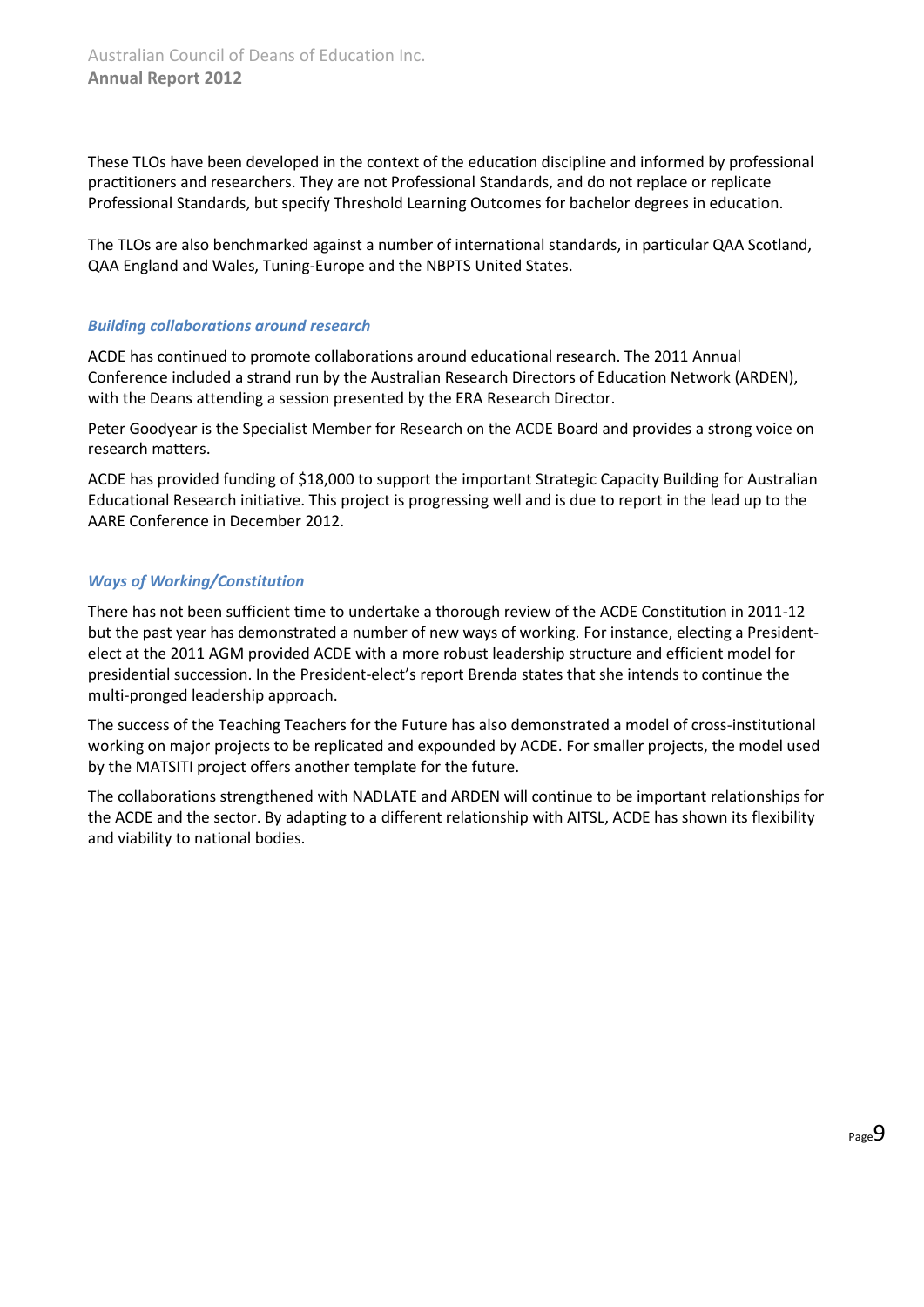# **Special Projects**

#### <span id="page-9-0"></span>**Teaching Teachers for the Future**

The Teaching Teachers for the Future project was completed on 6 June with the submission of the Final Report to DEEWR.

A significant outcome of the TTF project has been its demonstration of the value-adding potential of successful collaboration between three national organisations — the Australian Council of Deans of Education (ACDE) representing all institutions responsible for educating pre-service teachers, Education Services Australia (ESA) and the Australian Institute for Teaching and School Leadership (AITSL). This national capacity building is a significant outcome in the context of national reforms in education and curriculum, and professional teaching standards.

Practical support of education reforms at the national level was realised through the project's production of a range of resources, concepts and networks for professional development that will continue to impact on future curricula for teacher education as well as the skills and knowledge of future teachers.

The 15 month-long TTF project commenced in April 2011 and all the major outcomes have been achieved, including:

- for the first time, involved all 39 Australian teacher education institutions in a national project;
- demonstrated an effective model for national organisations to work in partnership within the education sector;
- develop a suite of quality resources encompassing the Australian Curriculum, National Professional Standards for Teachers, and ICT in education (ICTE);
- fostered significant enhancement in the ICTE capacities of participating teacher educators, and;
- on a national level, increased the confidence of pre-service teachers in using ICT in the classroom, and their confidence to facilitate student use of ICT.

The President wrote to all Deans on 19 June 2011 to thank them for their support to the project and set out the next steps in its development. Institutions were given four recommendations to build and scale up the project outcomes:

- 1. maintain and add to on a regular basis, an easily accessible repository of resources to enable all staff (and students) to access these resources as necessary
- 2. develop a leadership team to help staff to use these resources in a manner that is consistent with the TPACK model
- 3. redesign certain key units to provide both a model of integrated ICTE strategies and a model of effective redesign processes to form the basis of a broader redesign initiative across the school/faculty
- <span id="page-9-1"></span>4. develop institutional processes/systems to enable sustainable improvements in curriculum, pedagogy and assessment in relation to ICTE dimensions, and graduates that can demonstrate the ICTE dimensions of the National Standards for Graduate Teachers.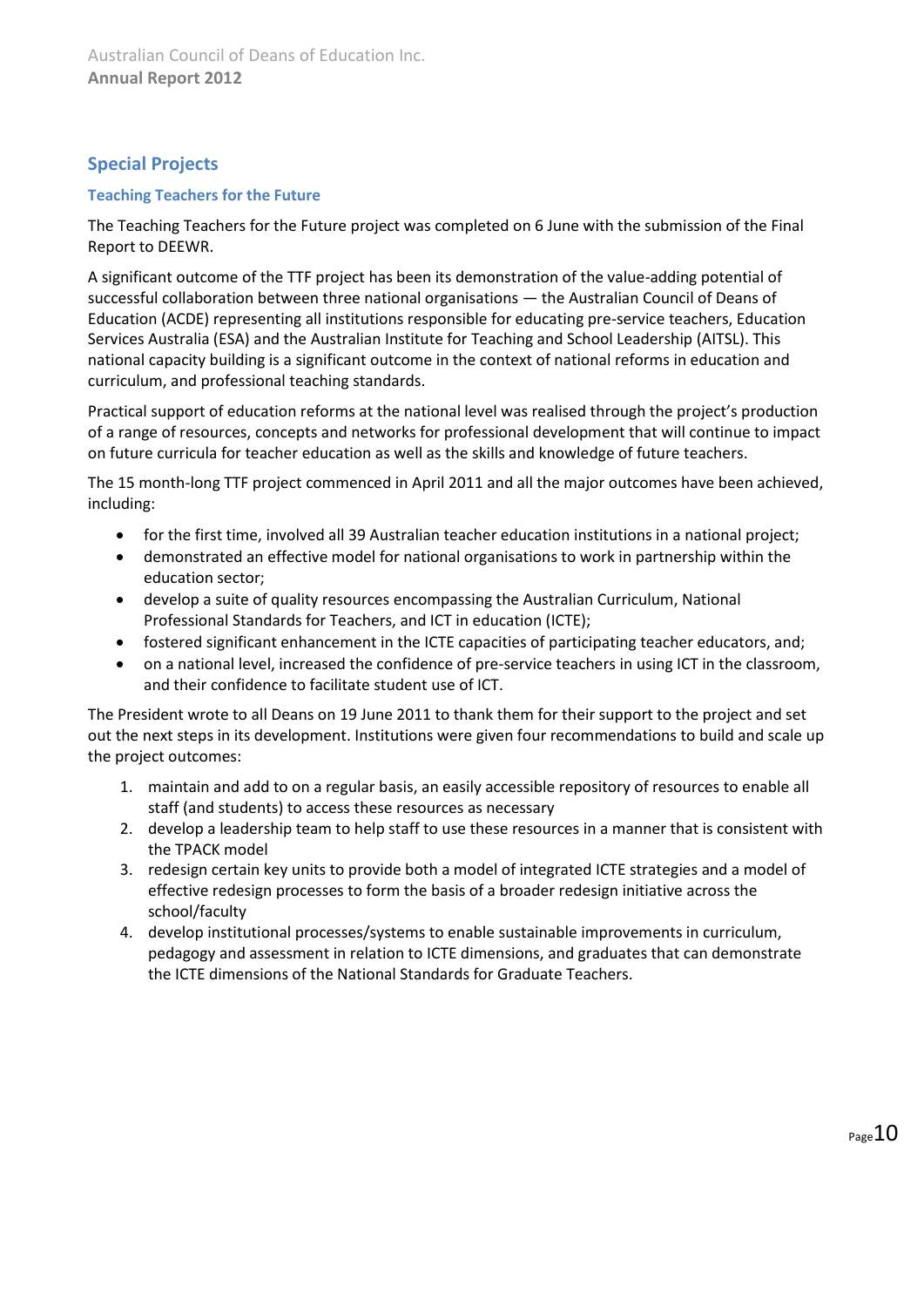#### **Strategic engagement**

#### *Teacher Quality Advisory Committee (TQAC)*

Since the change to AITSL's Board governance arrangements, the remit of the National Professional Standards for Teachers Quality Assurance Committee has been broadened to a Teacher Quality Advisory Committee (TQAC). The purpose of the Committee is to review and shape initiatives, resources and support associated with the teacher quality agenda and the promotion of the National Professional Standards for Teachers. Professor Marie Emmitt is the nominated ACDE representative to the Committee.

The terms of reference for the TQAC are that it will:

1. provide advice and direction on issues relating to the teacher quality agenda and the promotion and promulgation of the Standards;

2. ensure alignment of activities, stakeholder engagement and resourcing associated with the teacher quality agenda and the promotion and promulgation of the Standards;

3. advise on and quality assure the development of resources and materials to support teachers, and;

4. consider initiatives and issues generated by the Focus Group of the Profession.

#### *Network of Associate Deans of Learning and Teaching in the Discipline of Education*

The NADLATE group was formed in October 2011 with funding from the Australian Learning and Teaching Council. Over the next two years the NADLATE will seek to build a sustainable network of Associate Deans of Teaching and Learning in the Discipline of Education to:

- Share knowledge, identify issues, and provide leadership about learning and teaching in the Discipline of Education;
- Establish and maintain an open access database of best practice in all aspects of learning and teaching;
- Build leadership capacity and develop strategies to respond in a timely manner to current and emerging issues and agendas, e.g. participation, engagement and success of Indigenous, low SES and rural/remote students;
- Build a sustainable infrastructure to provide support, mentoring and enhance professional development;
- Encourage, support and embed a culture of good learning and teaching across the Discipline of education in all faculties and schools of Education, and;
	- $\circ$  Build on the capacity, information and networks established during the Teaching Teachers for the Future (TTF) project and the Discipline Scholar Project and other national agendas, such as:Threshold Learning Outcomes, levels 7 and 9
	- o Program Standards 3.1 and 3.2
	- o Teacher Development and Performance Framework
	- o Revised guide to the Accreditation process.
- In addition, NADLATE members represent ACDE on:
	- o AITSL Teacher Education Advisory Panel
	- o Teacher Standards Focus Group.

NADLATE members attended the 2011 ACDE Conference and have met twice nationally on subsequent occasions; in March 2012 at the TTF National Support Network Workshop, and in May 2012 to contribute to the AITSL-funded project on Standards 3.1 and 3.2.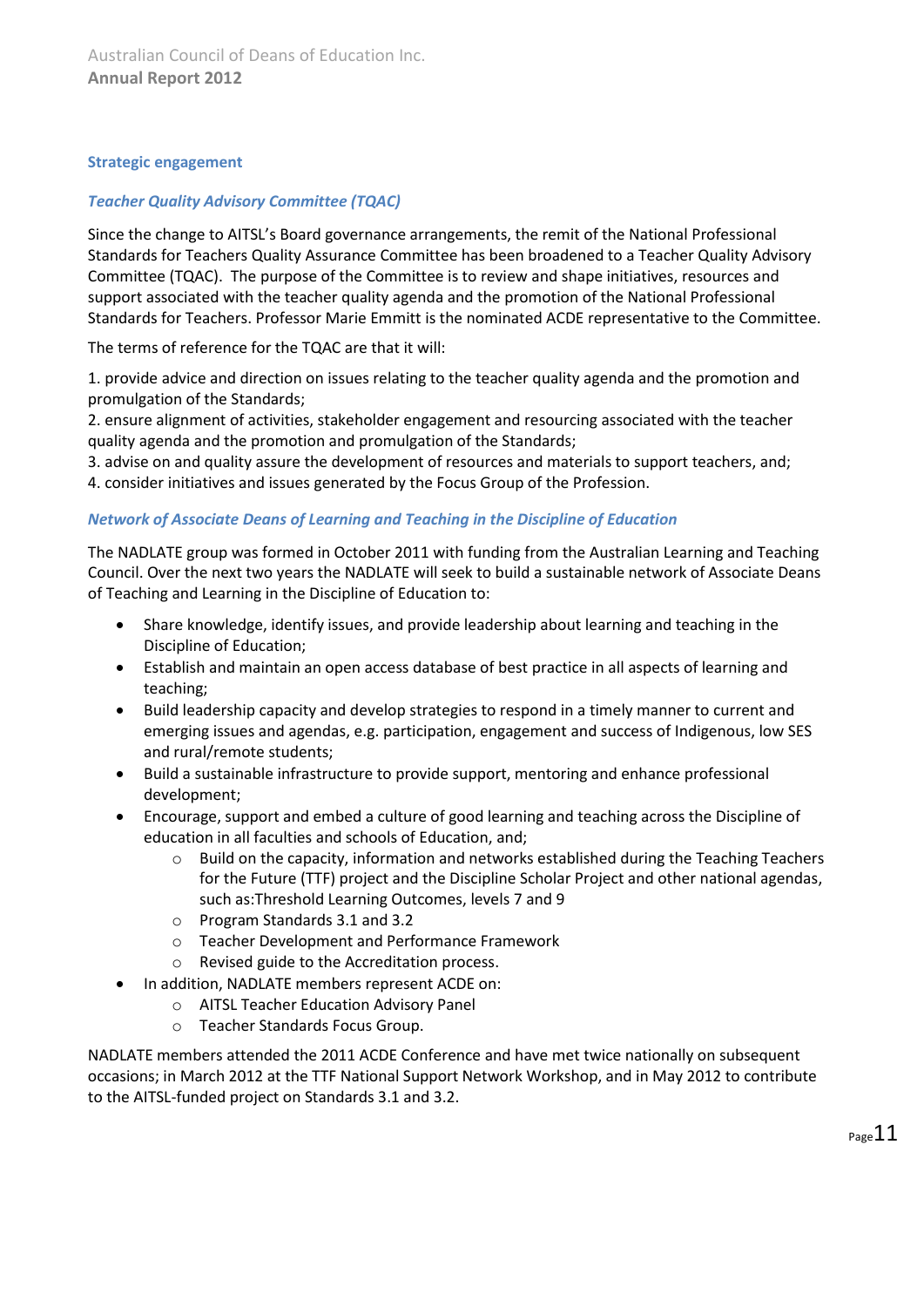A governance model was presented at the meeting in May and a leadership group is in place. ACDE continues to exercise a mentoring role and to provide administrative support, including in setting up a secure website to allow virtual communication such as video conferencing.

Communities of Practice are in the process of being formed in the areas of AITSL; AQF; Early Childhood Education; Learning and Teaching in Higher Education; National Accreditation; Professional Practice & Funding; Program Standards 3.1 and 3.2; TEQSA; Threshold Learning Outcomes; TTF Sustainability and VET.

#### *Australian Research Directors of Education Network*

For the first time, the ARDEN group led a research-focused strand at the 2011 ACDE Conference. There were bilateral sessions with the Deans as well as engagement with the NADLATE group.

Peter Goodyear acts as the nominated ACDE Board member for research. Peter is a key driver of the initiative to build strategic education research capacity within our faculties and schools of education. Early in 2011, the Australian Association for Research in Education (AARE) and the Australian Council of Deans of Education (ACDE) established a joint working party to create a *strategic plan* for strengthening national research capacity. The plan is being developed through a consultative process involving a wide range of organisations.

Phase 1 of the process ended with the production of a *Position Paper*, which was circulated to AARE Exec, ACDE and ARDEN, 30<sup>th</sup> September 2011. The paper formed the basis of discussions at the 2011 ACDE Annual Conference where it was resolved to progress to Phase 2 of the planning process.

Phase 2 is the main phase of the work and was completed in June 2012. It saw an expansion of the core team developing the plan, the completion of a number of fact-finding tasks, wide consultation on key issues, and the production of a release draft of the plan itself. The five task groups met on  $6<sup>th</sup>$  June and will report ahead of the 3<sup>rd</sup> December AARE Conference.

The work is being undertaken by five task groups, overseen by a steering group which reports to both AARE Exec and the Board of ACDE. Christine Halse (President of AARE), Alison Lee (AARE Exec), Peter Renshaw (ACDE nominee) and Peter Goodyear (AARE Exec and ACDE Board member) are on the steering committee – together with nominees of HERDSA and AVETRA.

Sadly, Alison Lee passed away on 11<sup>th</sup> September 2012. Despite six months of illness Alison continued to work on ARDEN matters up until her death. Her family and close friends were with her. We will miss her deeply.

#### *Asia Education Foundation*

In July 2012 Bob Conway resigned from his position as ACDE representative on the AEF Advisory Board. The AEF Board is chaired by Field Rickards as the Dean of the Graduate School of Education at Melbourne University. The meetings of the Advisory Board have the consistent focus of ensuring that engaging with Asia is addressed by ensuring that the message is carried to all the stakeholders represented on the Board, including state and territory government jurisdictions, catholic and independent jurisdictions as well as parents, primary and secondary principals, Asian Studies in universities and DEEWR. The activities of the AEF including funding of teacher visits to and from Asia, resource development and government submissions are highlighted at each Board Meeting. The ACDE Board will be seeking to appoint a new representative, preferably from Victoria and with an active interest in Asia and Australia's engagement, to the AEF Board.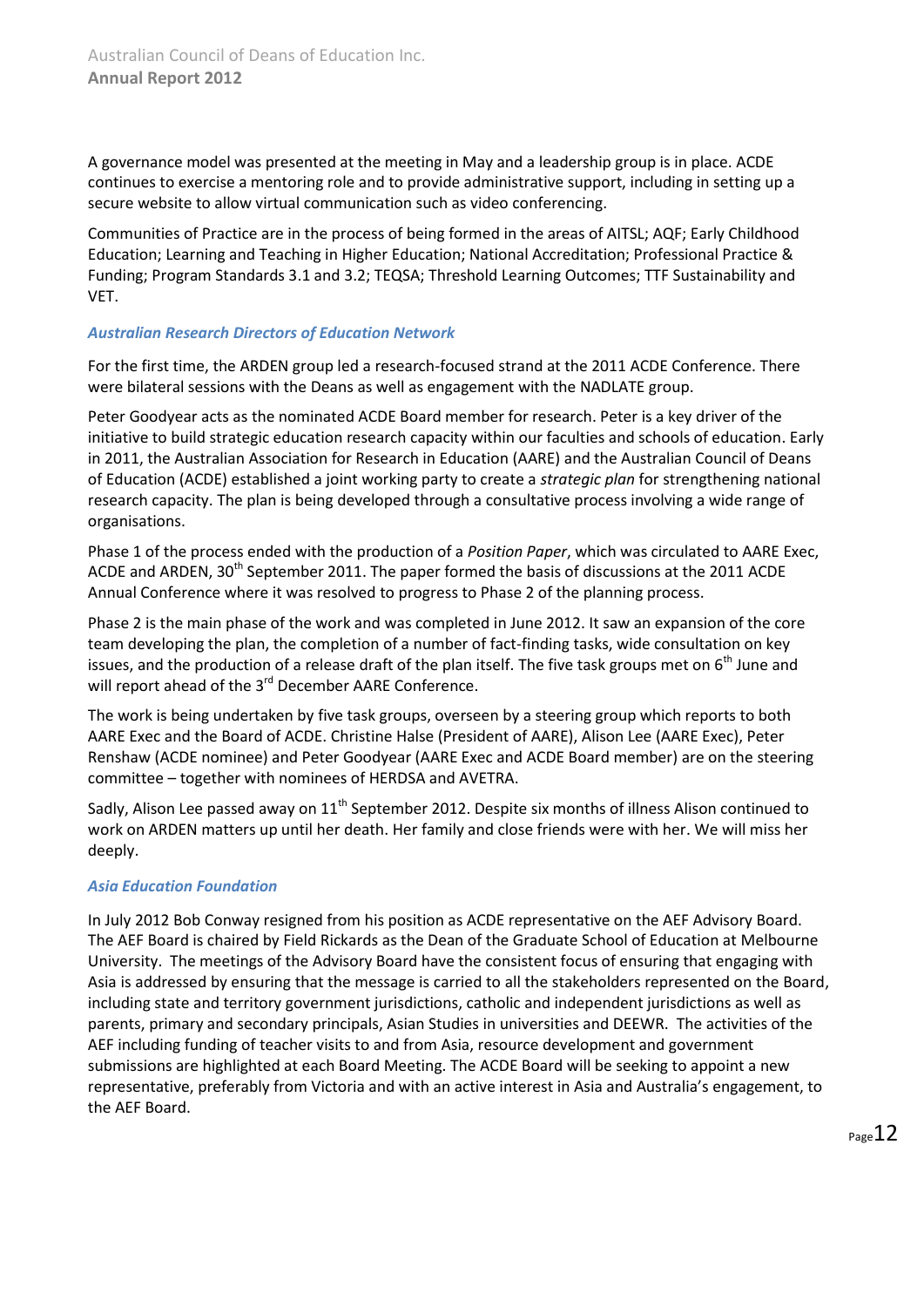# <span id="page-12-0"></span>**Reports: President, Secretary Treasurer, Executive Officer, State & Territory Representatives**

# <span id="page-12-1"></span>**President**

#### **Professor Toni Downes**

This is my final report as President of ACDE and, as such, one necessarily reflects on the term of office over the past three years. The responsibility of leadership brings as many challenges as it does opportunities, but it is the support and involvement of colleagues that makes the responsibility manageable and turns the challenges into opportunities. Therefore, I thank all colleagues who have worked with me on so many agendas – with special thanks to Board colleagues both past and present who bear the additional responsibility of sound organisation governance.

My personal and professional style is one of distributive leadership that encourages shared responsibility. Through such a broad level of contribution I believe ACDE is now a stronger, more open organisation. Some of our collective achievements over the last three years include:

- Establishing a Canberra-based independent secretariat
- Building a strong Board where responsibility is shared, specialist expertise available and succession planning addressed
- Broadening the focus of ACDE's work beyond ITE into wider agendas such as workforce capacity, research partnerships, e.g. with AARE; and responding to the sector wide issues such as AQF, Higher Education Base Funding Review and Teaching and Learning Standards
- Building relationships and engagement strategies with multiple stakeholders including Ministers, Departments, AITSL ,ESA, Indigenous colleagues and the ARC
- Improved media management and profiling
- Active involvement on a number of committees and processes that feed into policy agendas.

While all of these are individually and collectively important, our greatest achievement has been to find new ways of working that facilitate institutional change, national collaboration, and increase capacity to "*lift national effort in key agendas".* The TTF was our first, very ambitious foray into working within and across institutions and our approach has been repeated and enhanced in a number of other projects including:

- The MATSITI Project aimed at improving the retention and graduation rates of Aboriginal and Torres Strait Islander students in our programs
- Work with AITSL to create a framework for addressing 3.1 and 3.2 of the National Program Standards
- Using ALTC funding to developing Threshold Learning Outcomes for Level 7 and Level 9
- Working with AARE on a National Research Capacity Building project.

I hope that where opportunities come about in the future, the membership and the Board will be able to work together to leverage the substantial expertise and commitment that exists within our institutions to continue to be a key player in various national agendas.

Finally, I would like to wish Brenda Cherednichenko all the best as she takes over the responsibility of leadership and its associated challenges and opportunities. I would also like to thank and pay tribute to Helen Kenneally and Gareth Patterson, both of whom have played a pivotal role in building the professionalism and quality service of the ACDE office. Brenda and the Board are in good hands!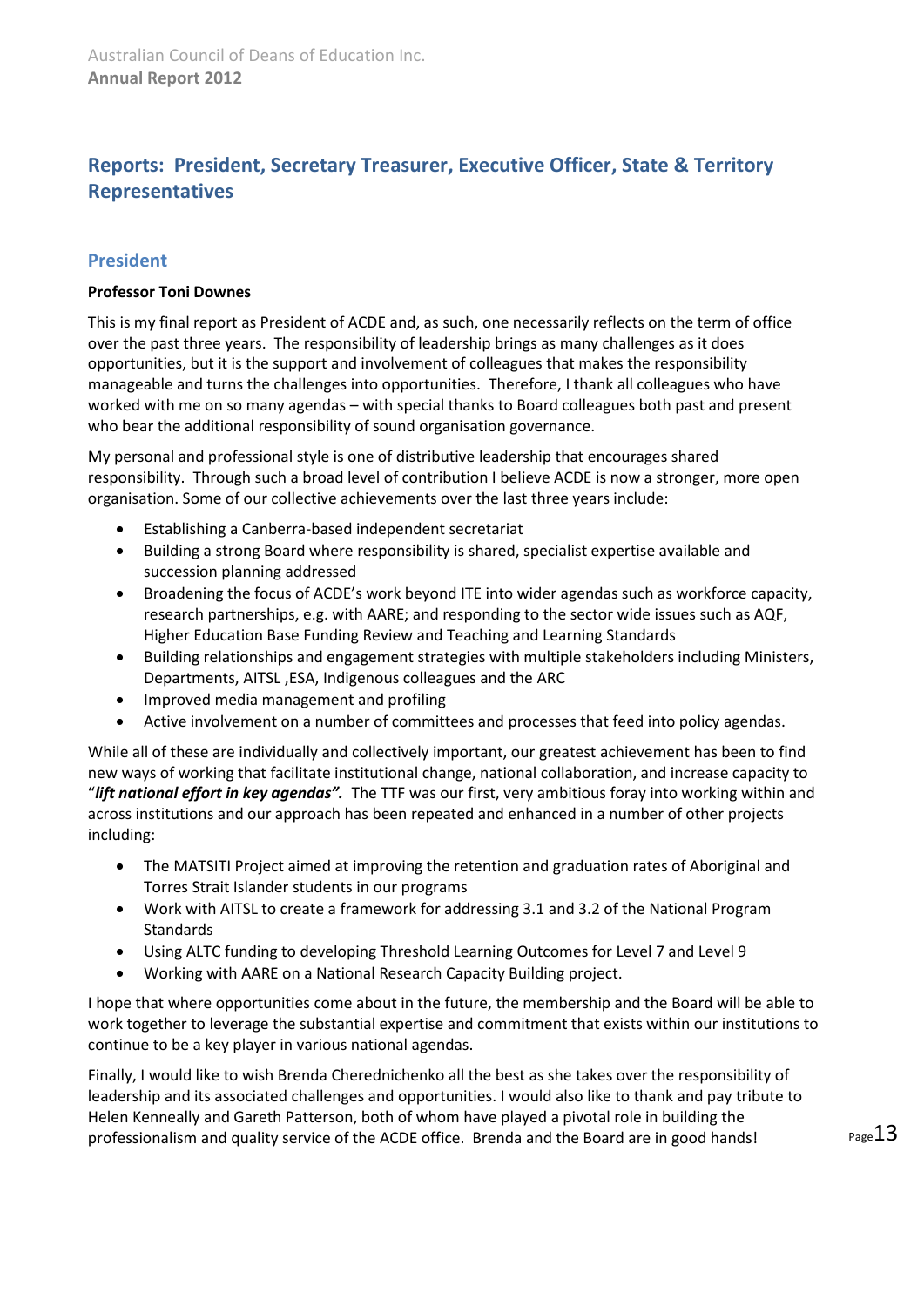# <span id="page-13-0"></span>**President-elect**

#### **Professor Brenda Cherednichenko**

Last year I was nominated as President-Elect for ACDE. This privilege came rather nervously as I was also moving to take up a new role at Deakin University from Edith Cowan University. I hope I have served ACDE well in the past year and look forward to the challenges ahead but stress I will be calling on many of you to lead the many initiatives ACDE is now contributing to and leading.

Thank you to those who have worked so hard in 2012. In particular I would like to acknowledge the visionary, expansive and inclusive leadership of Toni Downes as ACDE President for the past three years. Toni's presidency is best illustrated by the changing role of ACDE in policy and action nationally through its broadening and strengthening partnerships. While the ACDE annual conference has grown from being focused on the work of Deans and Heads of Schools; the establishment of NADLATE and inclusion of ARDEN parallel sessions has given new reach and impact to ACDE within our own profession and institutions. It has been a privilege to work on Toni's outstanding wisdom and leadership and the insightful and savvy professional management of Helen Kenneally, so well supported by Gareth Patterson. I am indebted to them all.

During the past 12 months my work within ACDE has been focused on a few key projects:

- a) The delivery of the Threshold Standards for the Discipline of Education at level 9 to ALTC and the follow up project on the Threshold Standards for the Discipline of Education at Level 7 for ACDE. For this work, the hard work and leadership of our Discipline Scholar for Education, Dr Greg Heath was invaluable, as was the collective hard work and knowledge of our Advisory Group and the NADLATE team who offered the intellectual leadership on this work.
- b) Similarly, I have been pleased to be able to work alongside NADLATE and in partnership with Trevor McCandless to deliver the AITSL project which identified a Framework for Achieving National Program Standard 3.1 and 3.2.
- c) I have also been a member of several working groups including the National Workforce Planning Group established by DEEWR and attended several NITEAC meetings to represent ACDE and report on various projects.

2013 will bring new challenges and I look forward to working with you all, responding to your rich contributions and welcoming critique and ideas to inform our collective hard work to advance the profession.

# <span id="page-13-1"></span>**Secretary Treasurer**

#### **Professor Peter Kell**

The ACDE has an important year in building and consolidating its financial position and conducting a wide range of projects. In general the financial position of the ACDE has grown with income growing form \$1,317,637 in 2011 to \$4,417,703 and this is principally through projects such as the TTF, MATSITI and NADLATE. The ACDE recorded a net surplus of \$105,755 up from 26,322 in 2011 with accumulated funds at the end of the year at \$426,384 in 2012 up from \$320,629 in 2011. The ACDE moves into 2013 with a strong financial position including reserves totalling over \$250,000. The increased activity of the ACDE suggests that there is a need to provide for accounting and project management services within the ACDE staff.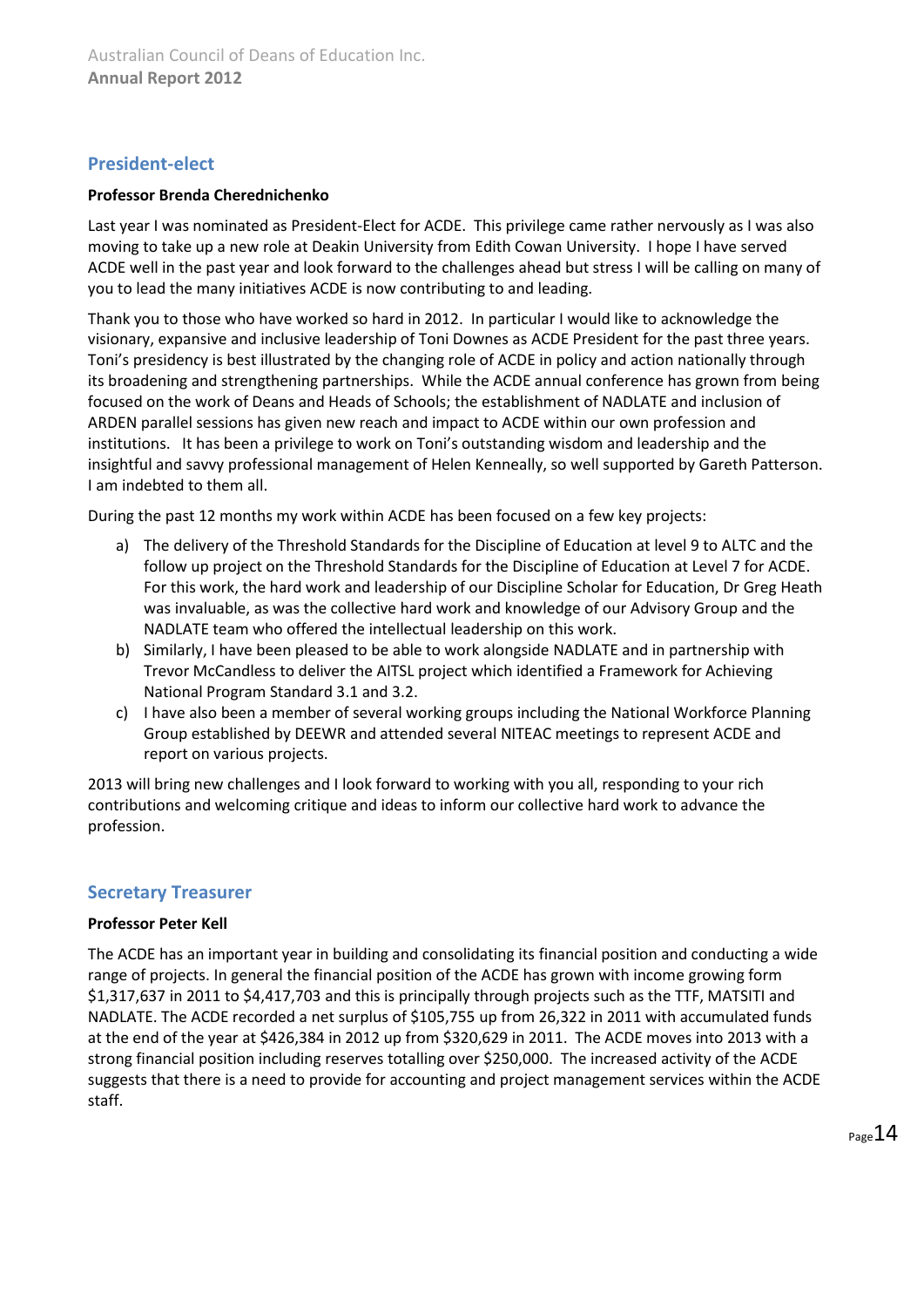# <span id="page-14-0"></span>**Executive Officer**

#### **Ms Helen Kenneally**

This year has seen another increase in workload for the ACDE Office as we have broadened our agenda and further developed our capacity and responsiveness. Crucial to maintaining the momentum generated from the last few years has been the input and expertise of the Deans. I deeply enjoy working closely with Board in what can only be described as a complex and diverse agenda.

I'd like to highlight one area in which ACDE has been particularly active this year: influencing national policy. At last year's Conference Professors Kim Adey and Richard Bates challenged us to be bolder in our interactions with politicians, opinion formers and the media. A glance at this year's Conference program shows the focus shift of ACDE, with sessions on mathematics and science education, Early Childhood Education Reform and Implementation of National Program Standards. Work on these agendas have started and the discussions at the Conference will be important in shaping how ACDE responds and leads on these over the next 12 months.

This year has also seen the emergence of the Network of Associate Deans of Learning and Teaching in Education (NADLATE). The leadership of this group is now firmly in place and they have been unrelenting in their commitment to establishing a sustainable governance structure. They will make a major contribution to our shared agenda in the coming years and I'm pleased they will again demonstrate their capabilities at this year's ACDE Conference.

I would like to say a particular thank you to Gareth Patterson who leaves ACDE at the end of the month. Gareth joined ACDE some 18 months ago and took carriage of multiplicity of administrative and governance arrangements associated with TTF. We quickly identified Gareth as someone who could get his head around a complex brief, organise and make sense of data, develop and maintain websites, coordinate comments and develop a substantial first draft for briefing and response purposes. Ever cheerful, polite, and patient he has become an important part of the national secretariat. We wish him well in his new position at UTS.

Thank you and congratulations to Brenda Cherednichenko who, as President-elect, has driven forward many of the initiatives that have contributed to this year of success. I look forward to working with her and the Board over the coming year,

Finally, I would like to pay tribute to the leadership of Toni Downes during her term as President. On a daily basis, I marvel at Toni's ability to manage multiple and competing matters. She brings wisdom, insights, and clarity to discussions both within ACDE and with our every growing number of external stakeholders. I think often of her ambitious vision for the TTF. At that stage, there was no Canberra Office, in fact not even a computer or a phone line, but she drove us all forward to establish the consortium partners and develop a first class submission that could just not be knocked back. As a new ACDE staff member it was a very important lesson about keeping big picture and outcome focused. Toni has never sought leadership for personal gain and she leaves ACDE in a strong place to take up the bold challenges. I am sure that the significant extra time she has available will be filled by agendas where she can contribute and value add.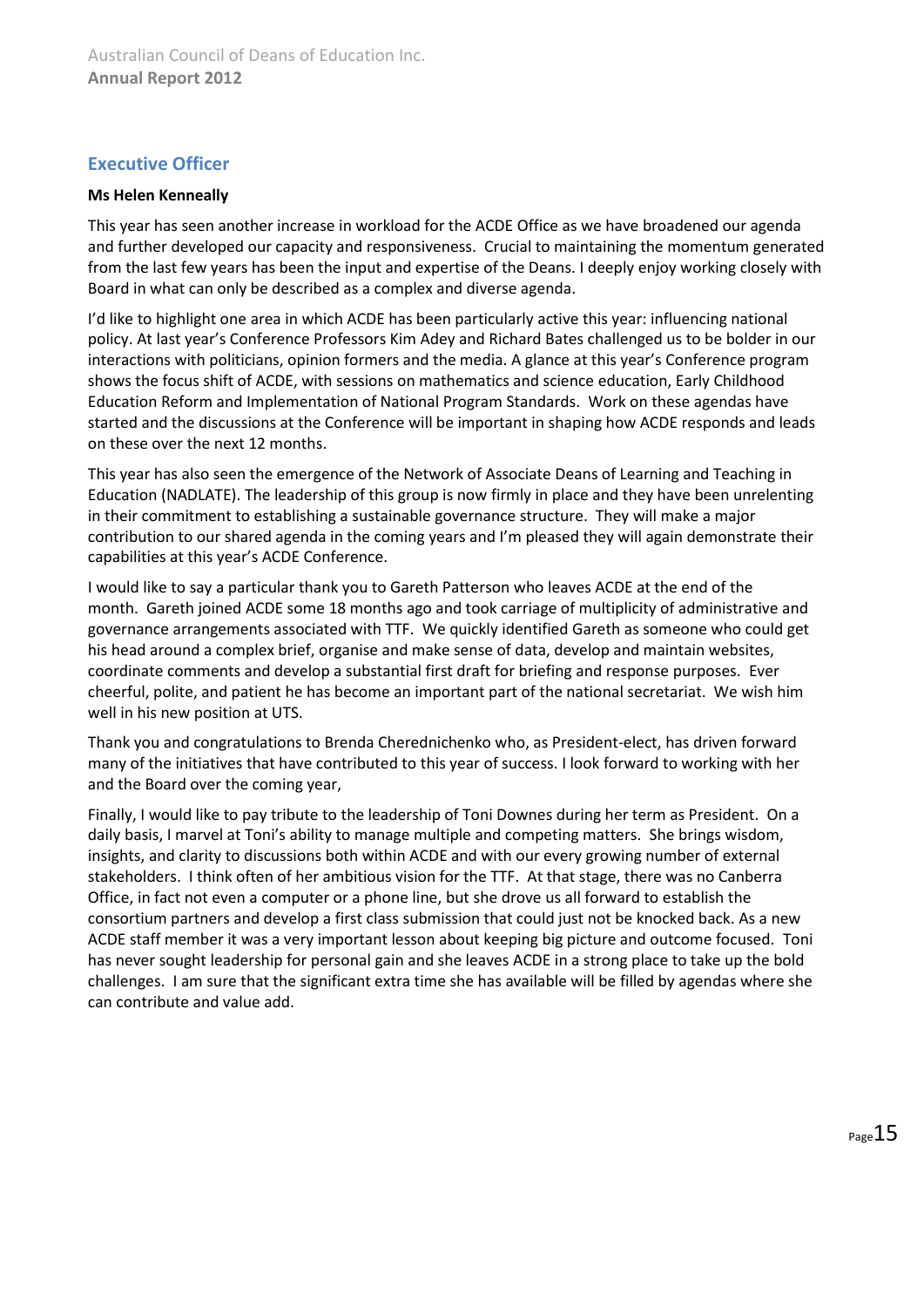# <span id="page-15-0"></span>**State and Territory Representatives**

#### <span id="page-15-1"></span>**New South Wales**

This year ends our first year as the newly constituted NSW Council of Deans of Education. It has brought some interesting times. A new NSW Minister for Education, Adrian Piccoli, has willing engaged with the NSWCDE in consultation while at the same time seeking to provoke different ways of thinking about education. This is perhaps most obvious in his discussion paper, Great Teaching, Inspired Learning, which has significant implications for teacher education. This generated much media interest and a focus on teacher education. The NSWCDE is currently preparing an extensive response to the discussion paper.

The NSWDEC/NSWDEC Committee of Cooperation has been expanded to include representation from the non-government school sectors as well as NSWIT. The committee continues to meet regularly to work on matters of mutual interest in education in NSW. The broader representation enables it to address wider issues and to ensure that developments are informed by key stakeholders.

A very successful annual conference, marking the 25 year anniversary of the NSWTEC/DEC, was hosted by University of New England. It also marked the end of Professor Steve Wilson's time as President, a role he has filled with distinction. The new executive is President - Associate Professor Peter Aubusson, Vice President Professor - Chris Davison; Secretary - Dr Peter Beamish, Treasurer – professor Steve Tobias.

#### <span id="page-15-2"></span>**Northern Territory**

Charles Darwin University (CDU) submitted seven pre-service teacher education degrees for accreditation under the new national programs standards. These were submitted as some of the first programs accredited under the standards endorsed by the Australian Institute of Teachers and School Leadership (AITSL).

In 2012 the Bachelor Institute of Indigenous Tertiary Education (BIITE) entered into a collaborative agreement with Charles Darwin University for the provision of teacher education jointly.

The Northern Territory, through partnership with BITTE, CDU and the Northern Territory Department of Education and Training, have participated in the More Aboriginal Torres Strait Islander Teachers Initiative (MATSITI). In addition CDU and BIITE have been partners in the ACDE national MATSITI project. CDU also participated in the ACDE Teaching for the Future project. Professor Peter Kell, Head, School of Education, Charles Darwin University from June 2012 was the Northern Territory representative and was the Secretary treasurer for the Australian Council of Deans from October 2011. Associate Professor Sue Shore was the NT delegate to ACDE ARDEN and Associate Professor Laurence Tamatea was the delegate to ACDE NADLATE.

#### <span id="page-15-3"></span>**Queensland**

The Queensland Deans of Education Forum (QDEF) meet once each month. Members meet in person or by teleconference. To date no 2012 meetings have been held with the State Department of Education. We had a change of government in 2011 and a meeting with the new Minister is scheduled for October.

An outcome of the March State election was the postponement of the introduction of the preregistration test. It would appear to not be totally off the table. The Government released the report of the implementation taskforce into the Caldwell-Sutton Review (2010) (other direct changes from this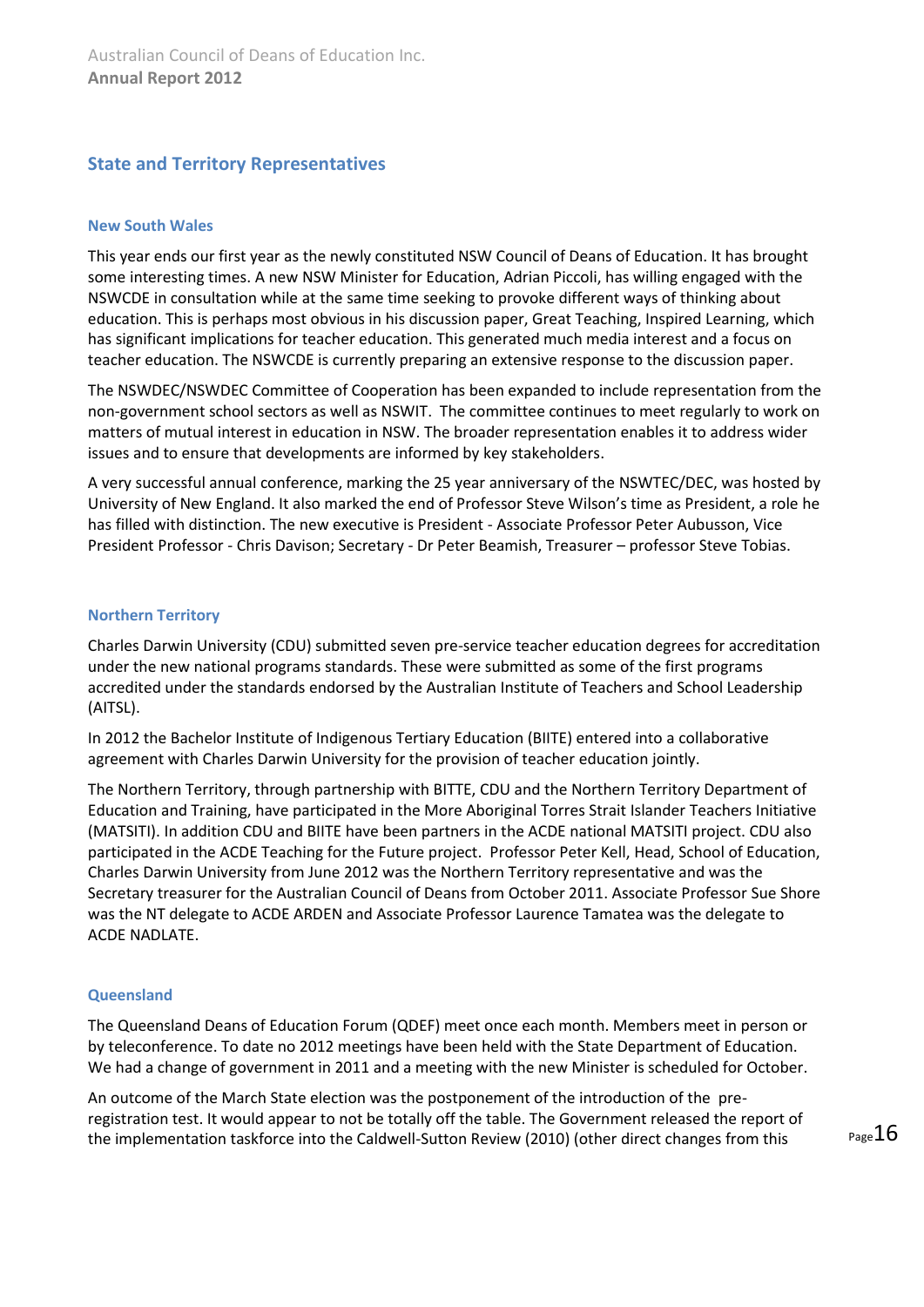review were implemented directly). A number of other changes with respect to content in programs have been part of the government response. Representatives of the QDEF have been part of the panel which oversaw the development of the test and the taskforce.

The Queensland Deans of Education continue to work closely with the Queensland College of Teachers. The Chair of QDEF gave a presentation to the QCT Board in July, and we are currently working closely with the QCT to develop a project on demonstrating graduates' attainment of the standards.

#### <span id="page-16-0"></span>**South Australia**

2012 has been a busy year once again for Deans of Education in SA. The government department (DECD) has been continuing its Teacher Education Taskforce across the sectors and with all universities generating an extensive data base and a set of recommendations for providers. The recommendations for Professional Experience include:

- Pay particular attention in hard-to-staff schools in implementing the previous recommended actions of this working group, specifically the development of a new description of 'professional experience';
- a 'framework of understanding' to guide the achievement of effective and sustainable partnerships, and;
- Consider opening access for all pre-service teachers to professional experiences in hard-to-staff schools.

The SACDE have engaged in very productive conversations with the Teachers' Registration Board about the transition to the new standards and programs are being review and reaccredited as required prior to 2015. The Deans met with the Minister of Education to discuss the standards and a host of locally relevant issues. She ensured her support in working together in teacher education in SA.

We farewelled Professor Bob Conway from the post of Dean of Education at Flinders University. Professor Conway was a very successful advocate for teacher education in SA and built very strong partnerships with DECS and other sectors of education in SA due to his deep knowledge in the field and his successful communication skills. We would like to acknowledge his positive contribution to teacher education in SA and wish him well for a very active retirement and future research endeavours. The new Dean of Education at Flinders is Associate Professor David Giles who has been with Flinders for the last two years. Together our team, Dr Frank Davies, Professor Geraldine Castleton, David and myself look forward to the challenges of teacher preparation in 2012-13.

#### <span id="page-16-1"></span>**Tasmania**

The Faculty of Education at UTAS has had a busy year. The Faculty welcomed Associate Professor Karen Swabey as the Head of School and her enthusiasm and diligence in this role has been an asset to the operations of the School and Faculty. The highlight this year was the rollout of our new Bachelor of Education (Applied Learning) program which was designed for the VET sector. With respect to Professional Experience, the Faculty's programs have been modified, with the approval of the State's Teachers Registration Board, to align the number of Professional Experience days to the AITSL requirements.

The Faculty has been proactively working on establishing a positive research culture and is proud of the progress it has made in this domain. Of note was an international conference the Faculty hosted in Thailand which was organised by past RHD students of the Faculty under the guidance of Dr Thao Le. The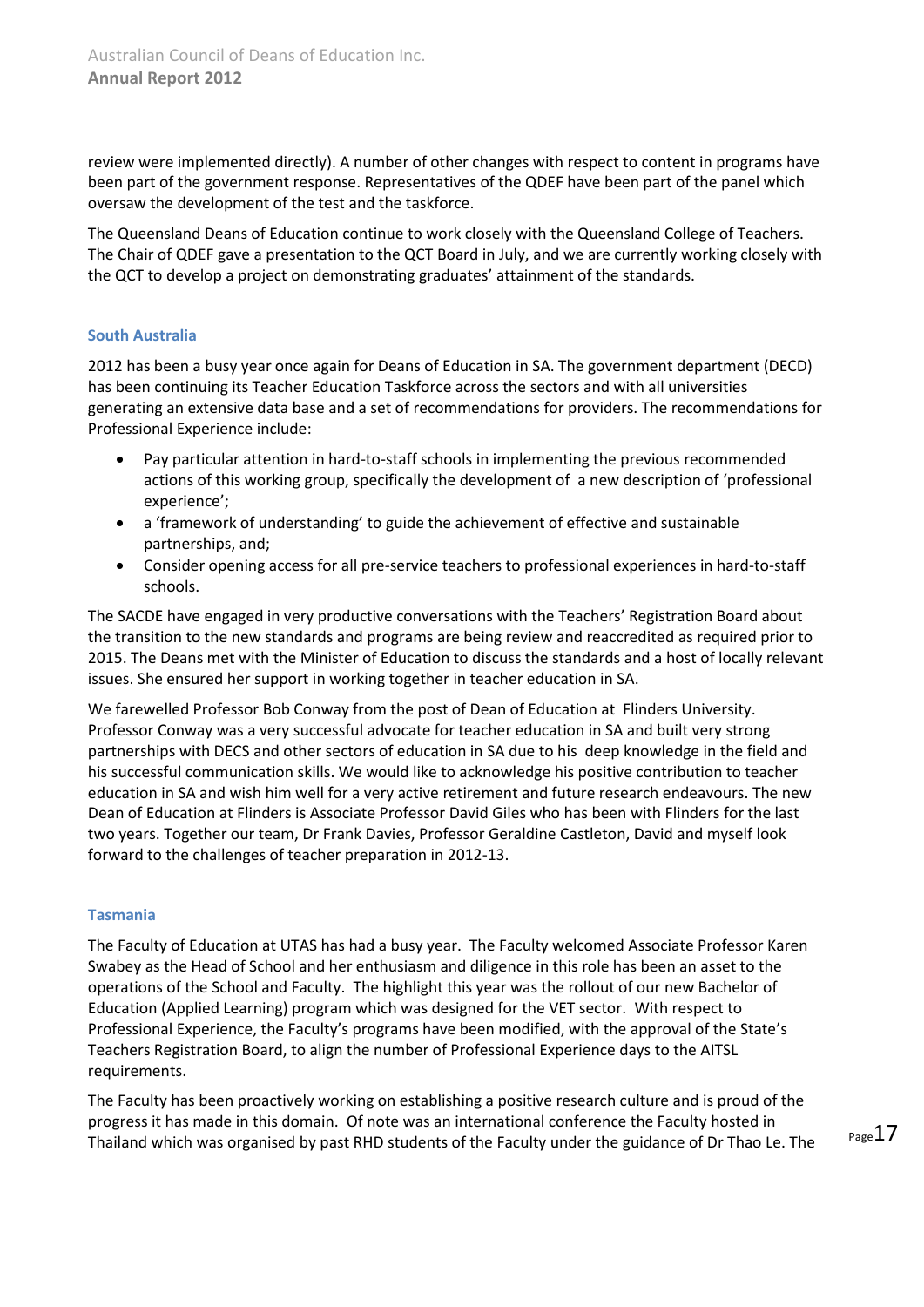Faculty has also undertaken a review of its Master of Education program, and has been actively involved in progress the discussions and development of the AITSL Standards 3.1 and 3.2 which is on the National agenda.

#### <span id="page-17-0"></span>**Western Australia**

WA Deans have met regularly every four to six weeks to discuss national and WA specific issues, sharing the hosting on a rotational basis. National matters such as National Accreditation, the MATSITI project, Base Funding review and CGS postgraduate place funding, have been interspersed with critical issues of specific concern to Western Australian. Associate Deans have been active in NADLATE and ARDEN. We welcomed acting deans Richard Berlach (Notre Dame semester 2 2011), and Graeme Lock (ECU semester 2 2012) and farewell Christine Ure, as she takes up her new role at Deakin.

The major development in WA is the new Teacher Registration Act 2012, which provides for the establishment of a new Teacher Registration Board of WA (TRB), regulation of the teaching profession in WA and the establishment, implementation and administration of accreditation, replacing WACOT. The Deans have met with staff from the Department of Education Services, who are overseeing the writing of the associated Regulations. There are many issues to be negotiated, including the proposed fee for accreditation.

The other main issue in WA is the projected shortage in supply of teachers in specific areas such of secondary Mathematics, Physical Sciences, Design and Technology, and Special Education and Early Childhood Education, from the compounding effects of the half year cohort completing school in 2014 and the need for more secondary teachers in 2015, in the same year that the Department of Education is moving Year 7 to secondary school. This is compounded by the widespread move to 2-year graduate entry Teacher Education courses prior to 2015. We have met together with the Department on several occasions. Each University is working on providing upgrading courses for current primary teachers interested in teaching in Years 8-9.

#### <span id="page-17-1"></span>**Victoria**

The Victorian Council of Deans of Education has been heavily involved in a number of work streams over the past 12 months.

#### **Accreditation of Initial Teacher Education programs: Program Standard 1.3**

VCDE provided the Hon Peter Hall, MLC details of VCDE's support for Program Standard 1.3, in relation to the required two-year graduate entry professional qualification.

#### **AEU regarding Teaching Supervision Award**

VCDE members agreed to continue paying the same supervision rates and agreed that we would work together as one in negotiations with the AEU.

#### **VCDE 2012 conference**

VCDE proposed a two-day conference to share research to be held later in the year.

#### **Malaysia Teacher Practicum**

6 universities involved in a practicum experience in Malaysia. In 2013, members are planning several practicums over the year and to increase it up to 8 -10 students per university over the period.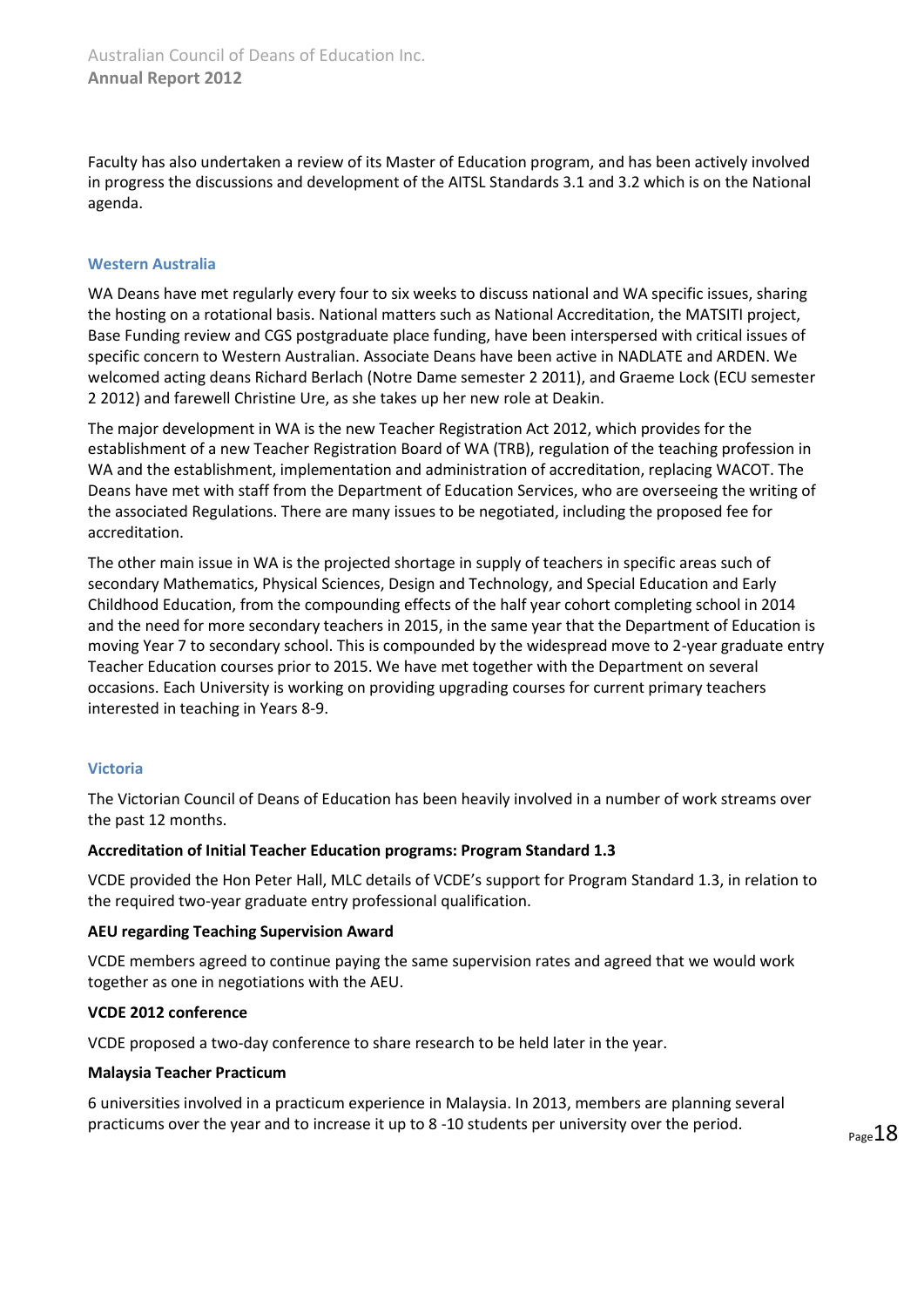#### **More Aboriginal and Torres Strait Islander Teachers Initiative (MATSITI)**

VCDE participated in a workshop/ update by Bruce Burnett and Jo Lampert, including:

- Brief overview of MATSITI project and ACDE/QUT roles
- Update on Literature review overview + arising issues
- Preliminary overview of scan + arising issues
- Discussion of focus group interviews and location for site visits
- Discussion of Action Plans

#### **Accreditation of Initial Teacher Education programs: Program Standards 3.1 and 3.2**

VCDE participated in and contributed to the NADLATE Program Standards 3.1 and 3.2 project

#### **AITSL and NITEAC**

VCDE members received regular updates from AITSL and NITEAC and contributed to the discussions in a range of issues.

#### **DEECD Initial Teacher Education Forum**

VCDE members participated in the DEECD ITE Forum held on 29 May. A major focus of the forum was initiatives implemented under the *Smarter Schools – Improving Teacher Quality National Partnership*, including *School Centres for Teaching Excellence* initiatives in Victoria and other jurisdictions, which are focused on improving initial teacher education through stronger school-university partnerships. Speakers included:

- The Hon. Peter Hall, MLC, Victorian Minister for Higher Education and Skills and Minister responsible for the Teaching Profession
- Dr. Michael Day, Director for Teacher Supply and Training, Teaching Agency, United Kingdom
- Professor James Conroy, University of Glasgow, Scotland
- Professor Brenda Cherednichenko, Pro-Vice-Chancellor, Arts and Education, Deakin University, and chair-elect of the Australian Council of Deans of Education
- Professor David Hopkins, formerly Chief Adviser on School Standards at the Department for Education and Skills, United Kingdom
- Dr. Dahle Suggett, Principal Fellow, University of Melbourne

#### **DEECD discussion paper**

VCDE provided a response to the DEECD discussion paper - *New directions for School Leadership and the Teaching Profession* (Discussion paper, June 2012) and met with Richard Bolt (Secretary, Department of Education and Early Childhood Development) to discuss.

#### **Victorian Institute of Teaching**

VCDE provided a response to proposed fees levied by the Victorian Institute of Teaching, including concerns about the proposed fee of \$2,000 for accreditation of each teacher education course.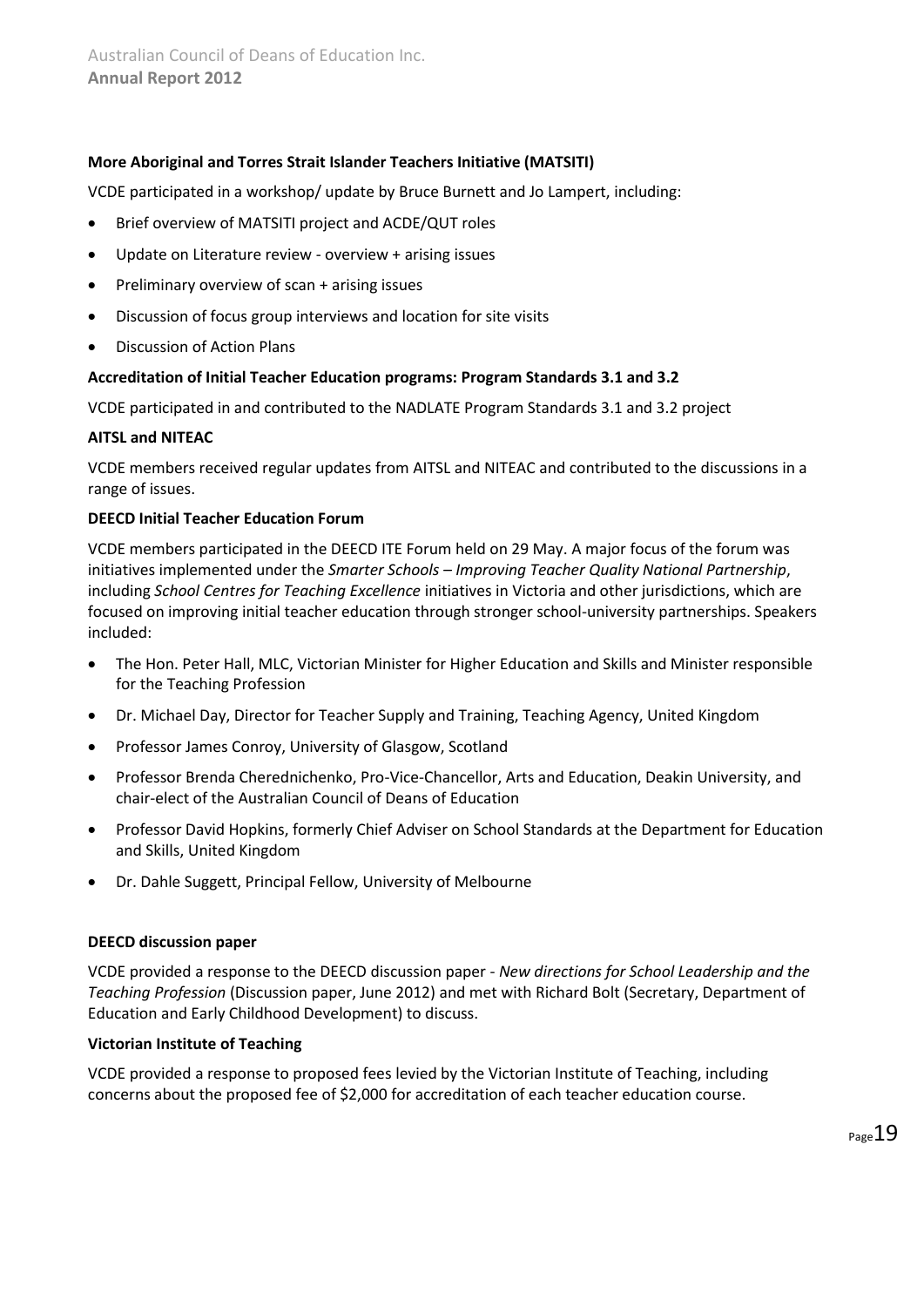#### <span id="page-19-0"></span>**Australian Capital Territory**

Over the last year the ACT Teacher Quality Institute has come into full operation with all teachers in the Territory now registered with the institute. The two teacher education providers in the ACT have continued to work closely with the TQI and the local employers and unions. Outcomes of this collaboration have included a major joint effort in teacher professional learning in the mentoring of preservice and early career teachers; and also the adoption by both universities of the same Guide to Practice and reports for pre-service professional experience. We anticipate further collaboration in the area of professional experience in the coming year as the focus moves on from new structural arrangements to teacher learning.

<span id="page-19-1"></span>The University of Canberra has submitted its first course for accreditation by the ACT TQI and we are looking forward to this as a learning experience for all involved.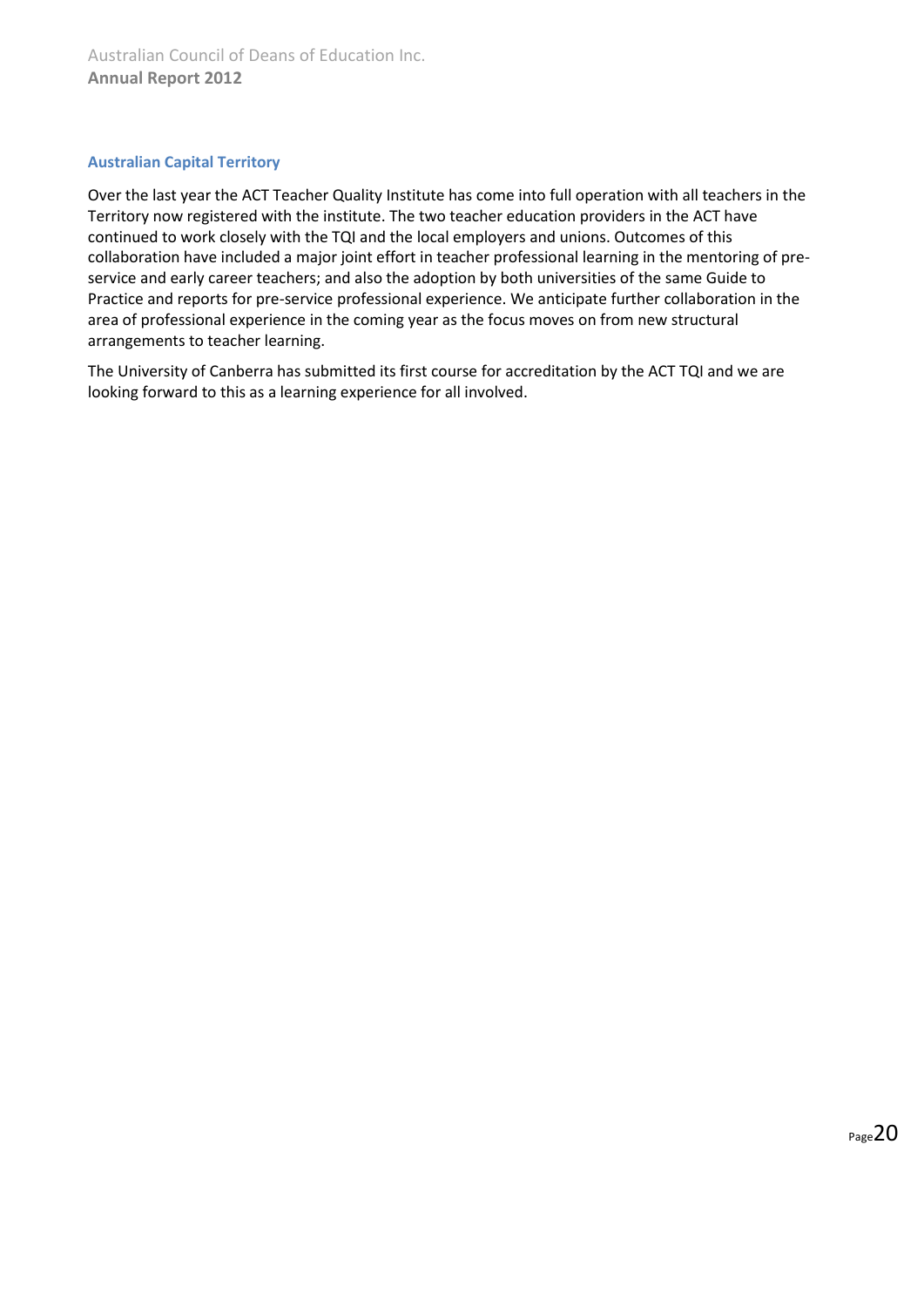## **Submissions**

#### <span id="page-20-0"></span>**Australian Teacher Performance and Development Framework**

The Australian Council of Deans of Education (ACDE) responded to the consultation proposal on the draft Australian Teacher Performance and Development Framework on 18 June 2012. The ACDE has utilised the NADLATE to carry out a consultation with its members, representing 39 teacher education institutions. Representatives from the ACDE Board have endorsed this submission.

Execution of this Framework presents a powerful opportunity to leverage implementation of sophisticated learning technologies to create a truly national discourse, with supportive knowledge development and practice sharing. ACDE argued that for this Framework to succeed in improving teacher performance and student outcomes it must not be seen by teachers as an insidious mechanism with punitive undertones. It must truly enable teachers' work by harnessing the collaborative nature of the profession, and explicitly acknowledging the good practice of teachers.

ACDE and NADLATE would be pleased to continue a dialogue with AITSL over how to support implementation of the Framework's principles amongst pre-service teachers and in-service teachers enrolled in postgraduate professional development programs.

#### <span id="page-20-1"></span>**Arrangements for Commonwealth supported postgraduate student places**

ACDE consulted with its members, and received a wide range of responses to the discussion points raised by the DEEWR consultation on Postgraduate Places paper. No one option put forward in the paper garners universal support. There was, however, complete agreement that any recalibration of Commonwealth supported postgraduate places in the short to medium term must ensure Faculties and Schools of Education are in a position to:

- 1. Deliver the new National Program Standards endorsed by MCEECDYA in April 2011, including a critical shift from one to two year graduate programs, while maintaining the quantum of new teacher graduates to meet predicted workforce needs;
- 2. Exercise flexibility and judgement to adjust course profiles and load between graduate and undergraduate programs to:
	- a. meet local workforce needs within the context of national priorities;
	- b. graduate a diversity of professional entry teaching staff to build the expertise, capacity, and quality of the teacher workforce
- 3. Avoid perverse and unintended outcomes, particularly :
	- a. Loss of CSPs to other disciplines within an institutional decision-making process
	- b. The establishment of a two-tier system of Pre-service Teacher Education

#### <span id="page-20-2"></span>**Developing a Framework for Teaching and Learning Standards in Australian Higher Education and the role of TEQSA**

On 22 July 2011 ACDE responded to the discussion paper: *Developing a Framework for Teaching and Learning Standards in Australian Higher Education and the role of TEQSA discussion paper*.

ACDE received feedback from more than a dozen Teaching and Learning experts in the discipline of Education in Australian Universities. The recently-formed Network of Associate Deans of Learning and